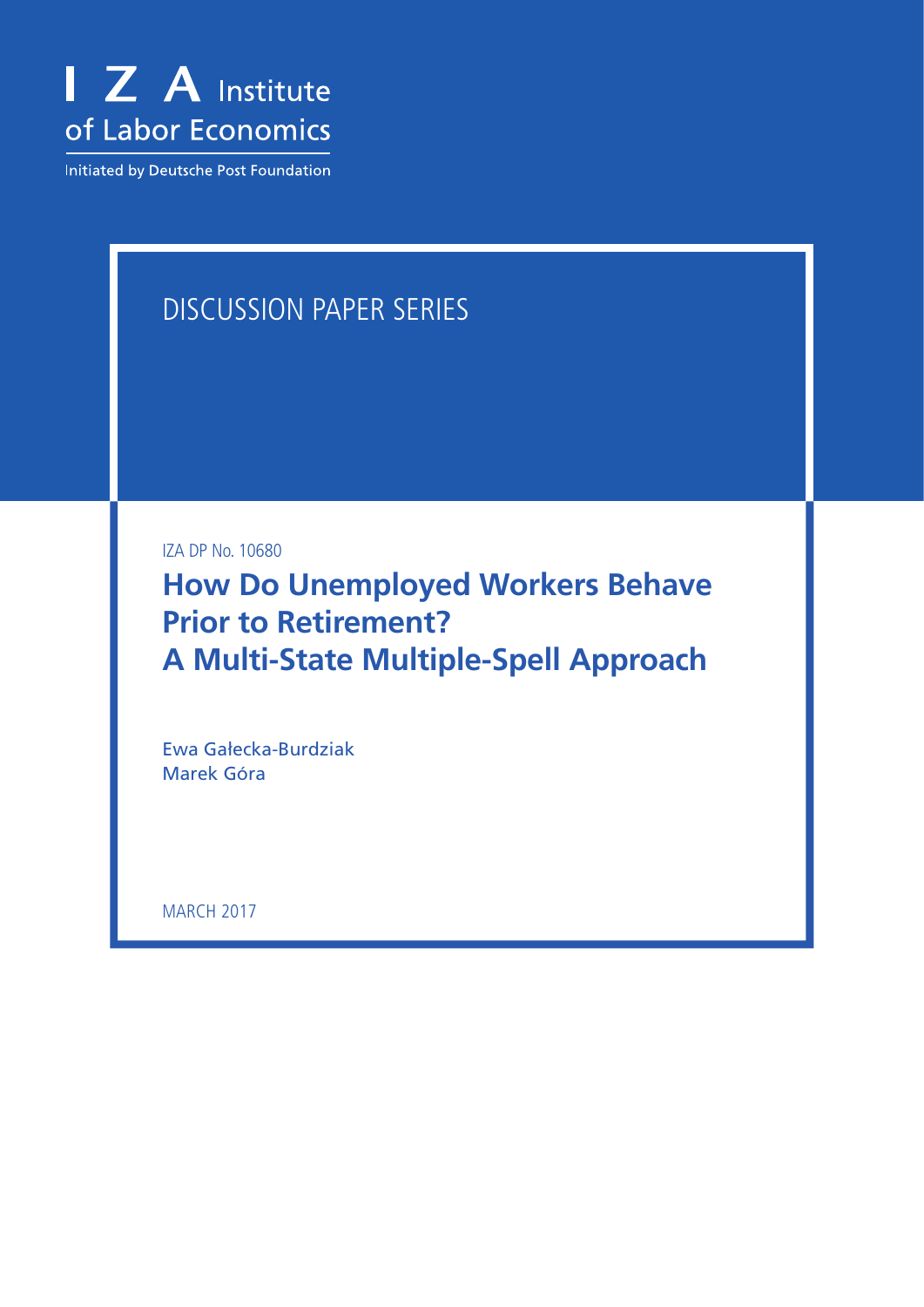

Initiated by Deutsche Post Foundation

### Discussion Paper Series

IZA DP No. 10680

### **How Do Unemployed Workers Behave Prior to Retirement? A Multi-State Multiple-Spell Approach**

#### **Ewa Gałecka-Burdziak** *Warsaw School of Economics*

**Marek Góra**

*Warsaw School of Economics and IZA*

march 2017

Any opinions expressed in this paper are those of the author(s) and not those of IZA. Research published in this series may include views on policy, but IZA takes no institutional policy positions. The IZA research network is committed to the IZA Guiding Principles of Research Integrity.

The IZA Institute of Labor Economics is an independent economic research institute that conducts research in labor economics and offers evidence-based policy advice on labor market issues. Supported by the Deutsche Post Foundation, IZA runs the world's largest network of economists, whose research aims to provide answers to the global labor market challenges of our time. Our key objective is to build bridges between academic research, policymakers and society.

IZA Discussion Papers often represent preliminary work and are circulated to encourage discussion. Citation of such a paper should account for its provisional character. A revised version may be available directly from the author.

| IZA – Institute of Labor Economics                 |                                                      |             |  |  |
|----------------------------------------------------|------------------------------------------------------|-------------|--|--|
| Schaumburg-Lippe-Straße 5-9<br>53113 Bonn, Germany | Phone: +49-228-3894-0<br>Email: publications@iza.org | www.iza.org |  |  |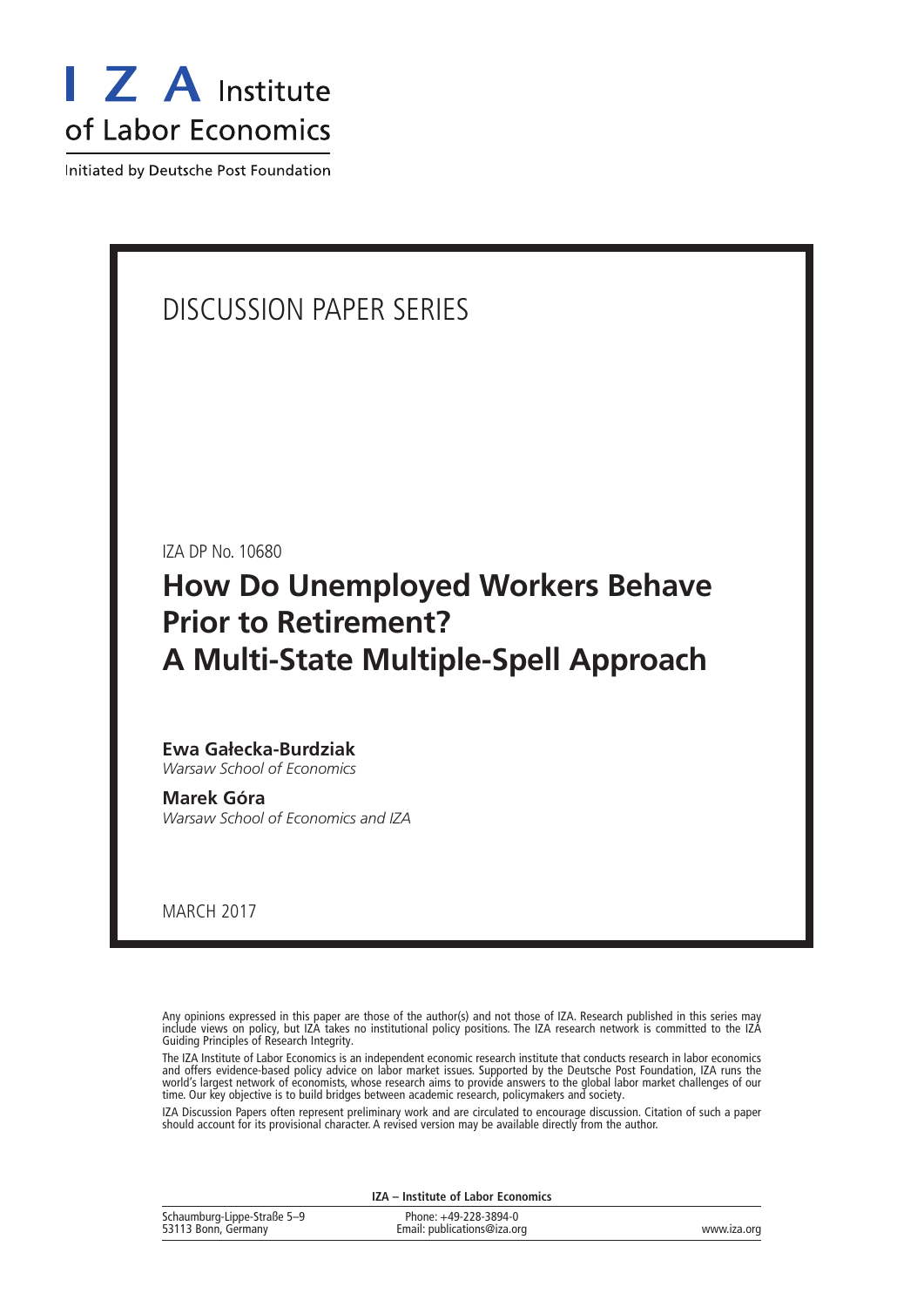### **ABSTRACT**

# **How Do Unemployed Workers Behave Prior to Retirement? A Multi-State Multiple-Spell Approach**

We examine the behaviour of unemployed older workers up to five years prior to the point at which they can transition out of unemployment because they become eligible to receive pension benefits. We use a unique dataset covering the unemployment histories (longitudinal data) of individuals born between 1940 and 1965 who were registered with any of the public employment offices in Poland. Thus, we study a whole population of individuals who experienced this type of transition over the time period 1996-2015. We examine the transition from unemployment to retirement as a multi-year process. We analyse multiple unemployment spells, identify transition pathways, and look for patterns in these transitions. Moreover, we estimate a conditional risk set model (a stratified Cox model). Our research proves that being close to the point at which they are eligible to receive pension benefits leads individuals 'wait' to fulfil these eligibility criteria.

| <b>JEL Classification:</b> | C14, C41, H55, J14, J22, J26, J64                            |
|----------------------------|--------------------------------------------------------------|
| Keywords:                  | elder workers unemployment, retirement, transition pathways, |
|                            | multiple unemployment spells, recurrent event data,          |
|                            | longitudinal analysis                                        |

#### **Corresponding author:**

Marek Góra Warsaw School of Economics (SGH) Aleja Niepodleglosci 162 02-554 Warszawa Poland E-mail: Marek.Gora@sgh.waw.pl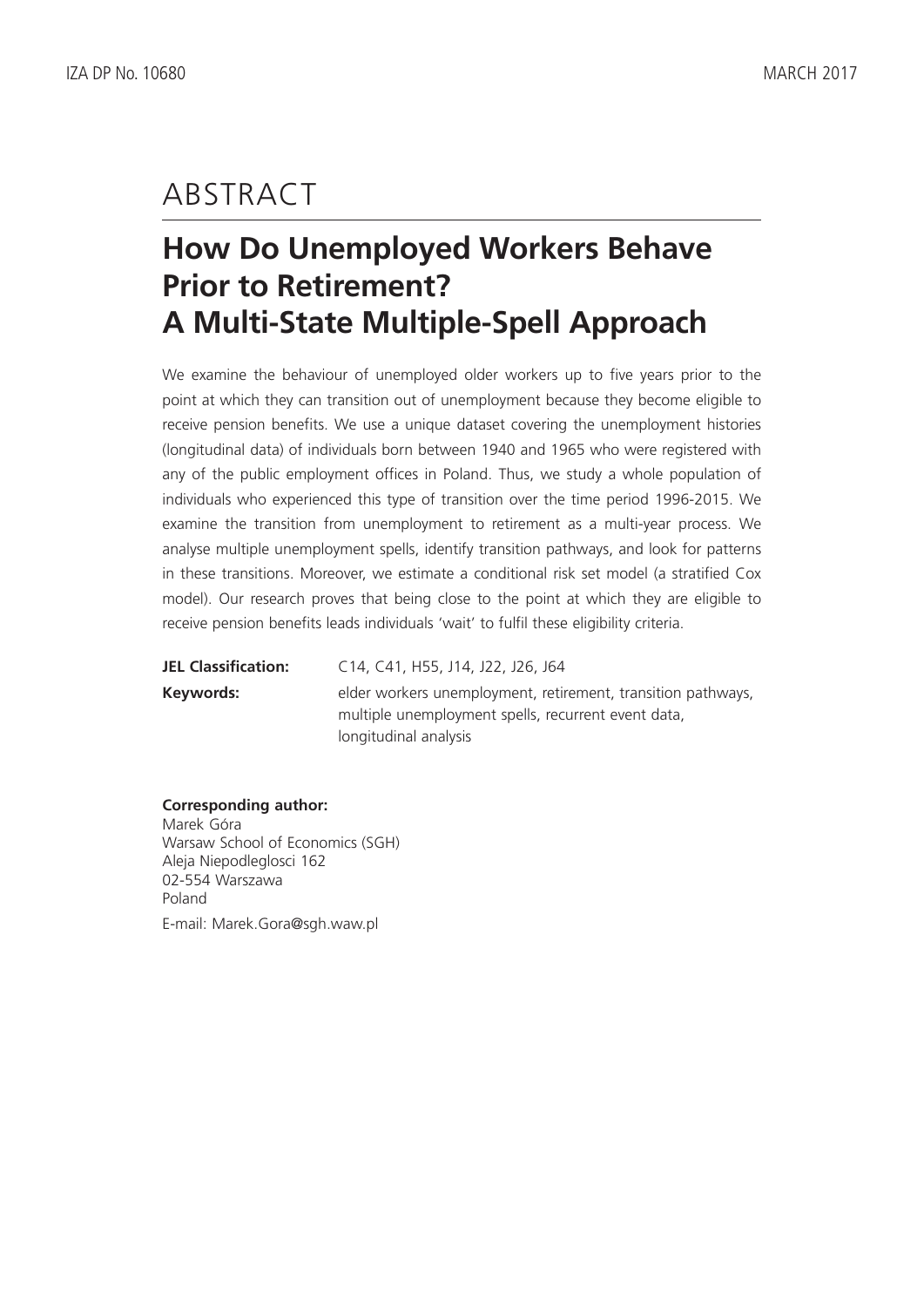### **1. Introduction**

We examine the behaviour of unemployed older workers up to five years prior to the point at which they become eligible<sup>1</sup> to receive pension benefits; i.e., prior to transitioning from unemployment to retirement. We argue that being close to the point at which they are eligible to receive pension benefits leads individuals 'wait' to fulfil these eligibility criteria. If this is the case, workers, who are 'waiting' for pension benefits are not fully contributing to the effective labour supply. They may be expected to experience long unemployment spells<sup>2</sup>, and a low hazard of transitioning from unemployment to employment. The five-year period has been chosen arbitrarily, but we argue that this time horizon is short enough for individuals to look forward to receiving pension benefits, and long enough for individuals to still seek to actively participate in the labour market.

We use a unique dataset that contains a whole specified population. It is comprised of the registered unemployment histories (longitudinal data) of individuals born between 1940 and 1966 who were ever registered with any of the public employment offices in Poland. From this population of ever-registered workers, we have chosen individuals who retired directly from unemployment, and observe them over the five-year period prior to this retirement transition. We focus on complete unemployment spells and transitions out of unemployment. The five-year period is somewhat conventional. For each individual, we set the five-year point prior to her daily date of retirement, and seek to identify for the period following this date the individual's first complete unemployment spell, and any subsequent unemployment spells, up to retirement. Thus, we actually observe individuals for up to five years.

 $\overline{a}$ 

<sup>&</sup>lt;sup>1</sup> Legally, an individual cannot be registered as unemployed if she is eligible to receive pension benefits. Throughout the paper, we assume that those who became eligible to receive pension benefits actually retired, and we use the expressions 'became eligible to receive pension benefits' and 'transitioned from unemployment to retirement' interchangeably.

<sup>&</sup>lt;sup>2</sup> We define a spell as the period of time between registration and deregistration.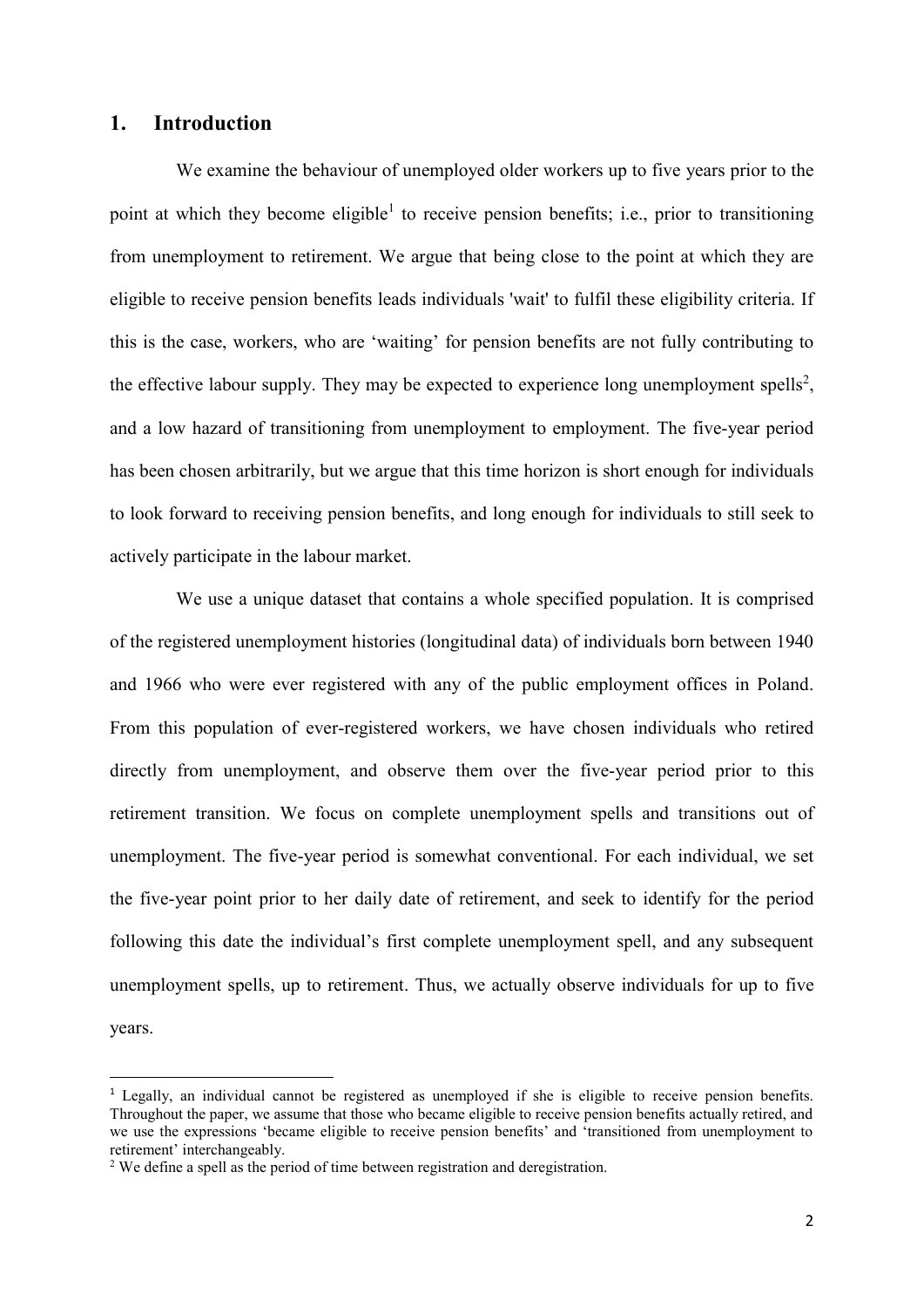Our focus is on Poland over the 1996-2015 period. We have daily duration data, which include information on individual characteristics such as age, sex, education, and labour market history. Thus, the data provide information on the type of registration (as an unemployed worker or as a job seeker<sup>3</sup>), and the reason for the deregistration. We can directly account for competing risks and multiple unemployment spells. The whole dataset covers the 1990-2016 (August) period. We shortened this time span, and studied the 1996-2015 period. In the years immediately following Poland's transition from a socialist to a market economy, the labour market administration was still adjusting to new challenges. Because the data collected during those years may be inaccurate and of poor quality, we removed data for the 1990-1995 period (i.e., the period until Poland became an OECD member) from our sample. We also did not use the available data for a portion of 2016 in order to avoid bias related to the uncontrolled seasonality of registration. In sum, we use a multi-state, multiple-spell approach over the 20-year period of 1996-2015.

While we have found no similar analyses based on longitudinal data in the literature, we have encountered a few papers that outline the scope of the previous research on this topic. We analyse retirement as a process<sup>4</sup>, not as a simple transition from labour force to inactivity. An individual anticipates<sup>5</sup> the future and prepares for retirement. From an economic perspective, a worker discounts time, and adjusts to the effects of an action that is expected to happen in the near future. Workers are subject to various (dis)incentives to retire sooner or **later** 

**.** 

<sup>&</sup>lt;sup>3</sup> A job seeker is a person who does not fulfil the unemployment criteria, but uses the public employment office for help in finding a job.

<sup>4</sup> Compare Wang and Shultz (2010) on psychological conceptualisations of retirement as a process.

<sup>5</sup> For example, Desmette and Gaillard (2008) proved that once a person has categorised herself as an older worker, she has a stronger desire to retire early. Ekerdt et al. (2000), in turn, examined the tendency to anticipate retirement, and noted that individuals tend to talk and think about retirement more frequently as they approach retirement age.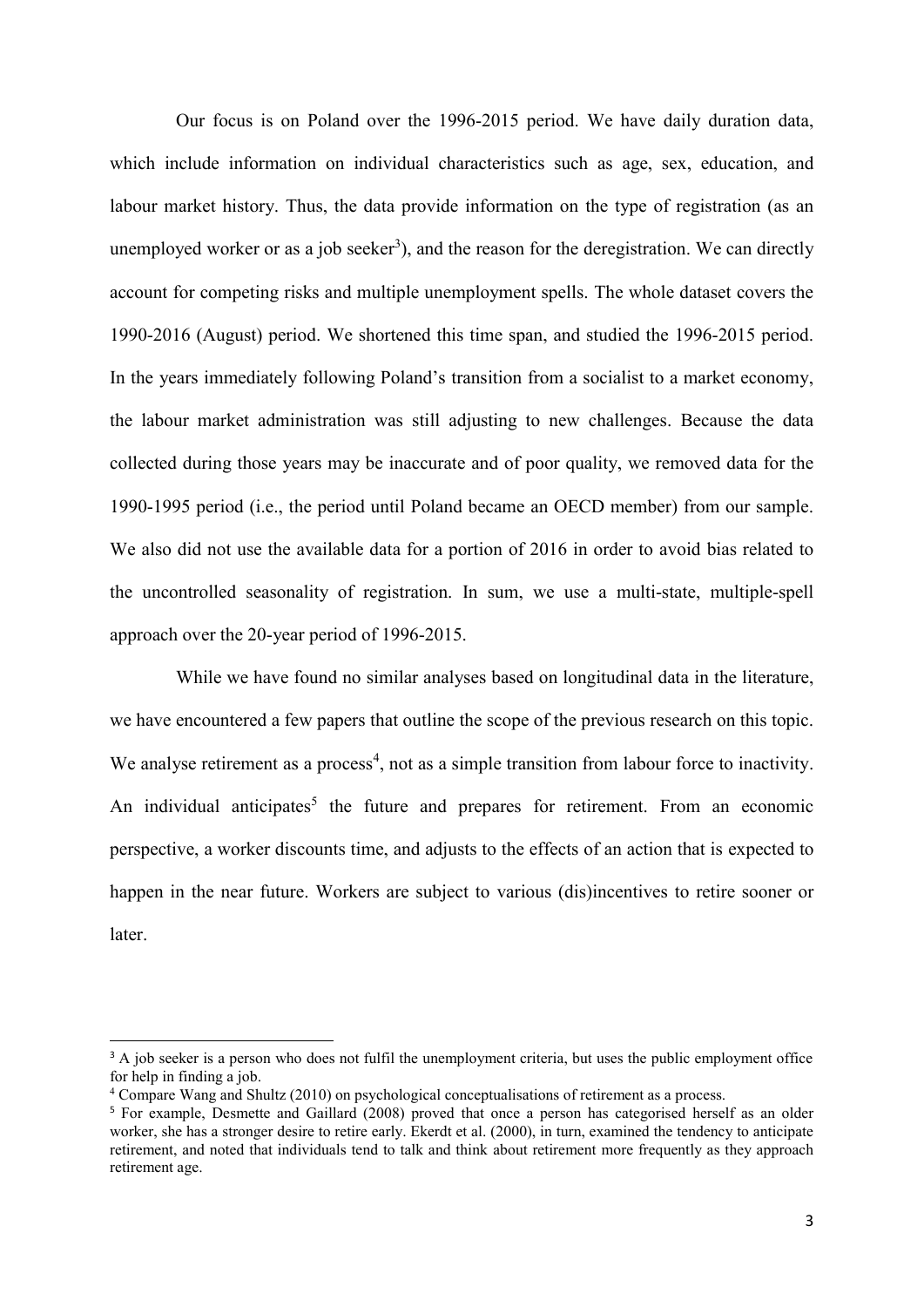Most of the previous research on retirement has focused on retiring from employment (compare, for example, Gruber and Wise 1999 and 2004). Hairault et al. (2010) studied distance to retirement. They found that this distance in interaction with the generosity of unemployment benefits and the low demand for older workers explained the low employment rate prior to reaching the eligibility age. Coile and Gruber (2007), applied forward-looking models, and argued that pension benefit policies that increase incentives to work at older ages could significantly reduce the labour force exit rate of older workers. Myck et al. (2014) examined the relationship between the retirement decision and health status in Poland. They found that while health status was positively related to labour force participation, it did not significantly affect the timing of the outflow to inactivity.

Retiring from unemployment has received less attention in the literature, even though this exit route from the labour force is becoming increasingly important (Garcia-Perez et al. 2013). Our aim is to fill this gap in the literature. Hutchens (1988) found that job opportunities decline with age, and that the lack of opportunities could increase the risk of entering retirement. However, Benitez-Silva and Ni (2010) showed that job search behaviour was strongly correlated with labour market outcomes, and that seekers were more likely to find a (new) job. Rutledge (2014) analysed the duration of the job search efforts of older workers. The results indicated that job-seeking efforts declined quickly among unemployed older workers, and that the availability of financial resources shortened this period further; whereas the labour market conditions had little impact. Gałecka-Burdziak and Góra (2016) investigated whether the availability of pension benefits discouraged older workers from looking for a job. They argued that if pension benefits are perceived as the only potential income, having access to such benefits should increase considerably the probability that individuals will transition from unemployment to inactivity. Gałecka-Burdziak and Góra (2016) found that if an old-age benefit became the worker's main source of income, she was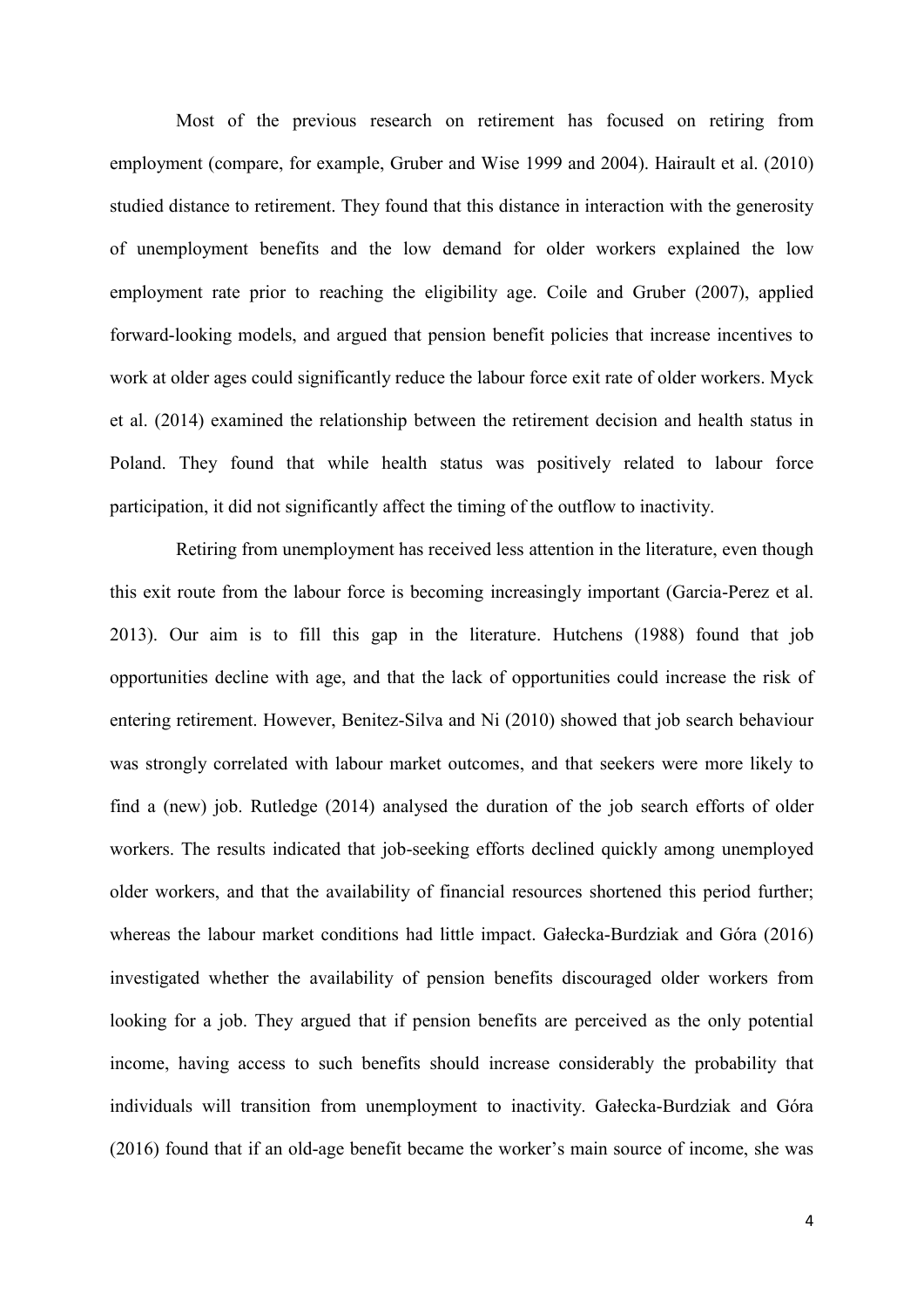eight to 20 times more likely to exit the market after one year than recipients of unemployment or social welfare benefits.

Marmora and Ritter (2015) studied the process of retiring directly from unemployment. They examined how an unemployment spell at a late stage of a worker's career affected her retirement timing, and found that an unemployed worker was significantly more likely than an employed worker to leave the labour force permanently. This effect was stronger for workers who became eligible for pension benefits, but was weaker for workers who were eligible for unemployment benefits.

Garcia-Perez et al. (2013), in turn, analysed the impact of public regulations on the labour market decisions of workers close to retirement. They distinguished between transitions to retirement from employment and from unemployment, and found that unemployment regulations significantly affected the timing of retirement. Moreover, they found that unemployment benefits constituted an attractive income source<sup>6</sup> for those who were eligible to receive such benefits prior to retirement.

In our study, we employ recurrent event data (multiple spells) models. These methods are widely used in medicine, but are used less often in labour economics. Akerlof and Main (1980) examined the impact of multiple unemployment spells on mean unemployment duration. They found a negative correlation between the average length of a spell and the number of unemployment spells experienced in a calendar year, and argued that the length of complete spells understated the true unemployment experience. Heckman and Borjas (1980) followed 122 men (who fulfilled additional criteria) over a 30-month period after they completed high school, and tested for the presence of duration dependence, occurrence dependence, and lagged duration dependence in multiple unemployment spells.

1

<sup>&</sup>lt;sup>6</sup> In a few countries, significant shares of workers collect unemployment benefits prior to retirement. The shares vary from 7% in Sweden to 40% in Japan (Coile and Levine 2006).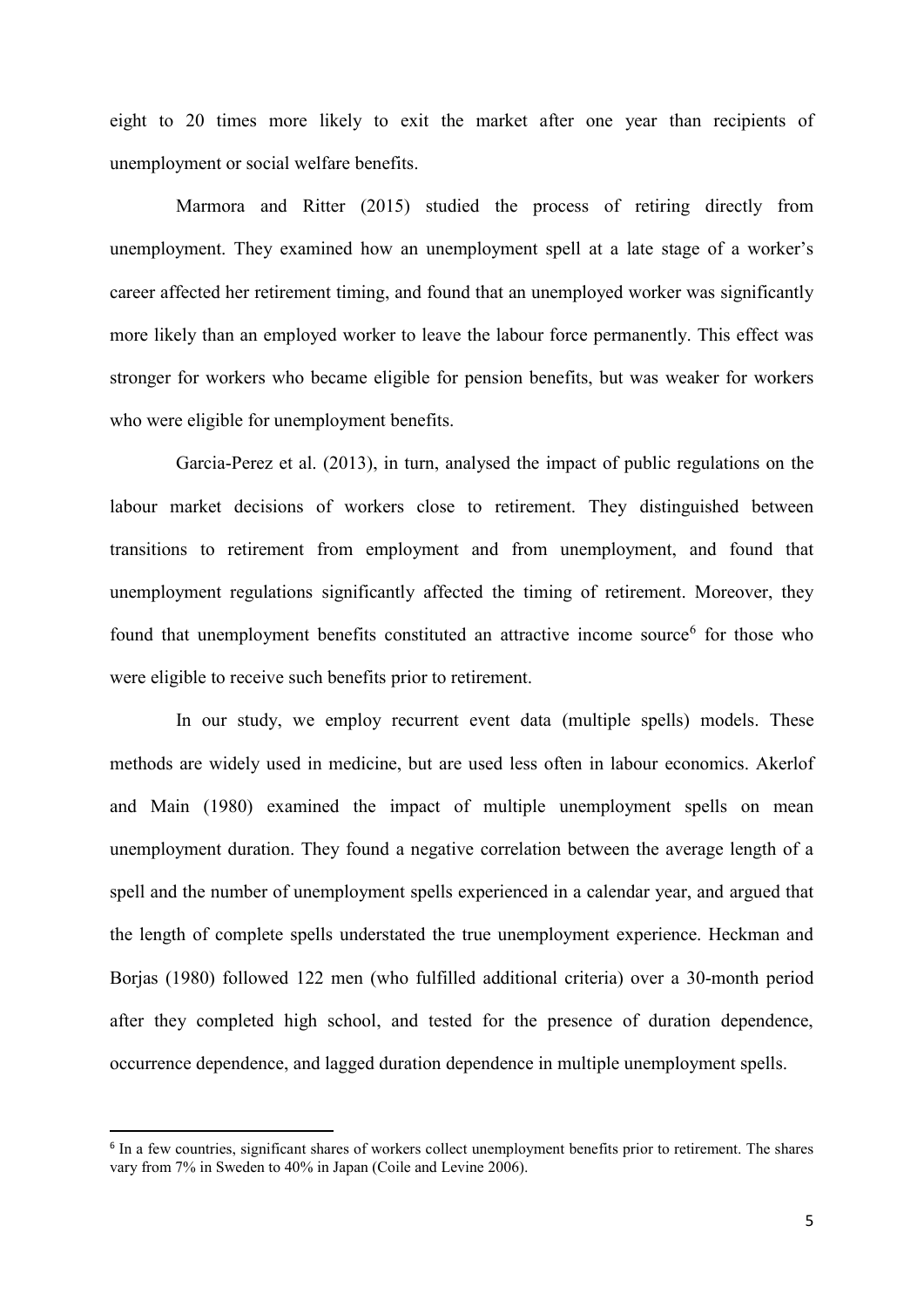Trivedi and Alexander (1989) employed an extended version of the mixedproportional-hazards model, and estimated the Prentice et al. (1981) model. They directly accounted for repeated unemployment spells, and examined the determinants of the conditional probability of reemployment among long-term unemployed young people. The sample of complete spells consisted of 521 observations for one spell, 180 observations for two spells, and 64 observations for three spells. Trivedi and Alexander (1989) concluded that fitting a common duration model to data from different spells involved a major misspecification<sup>7</sup>.

With this study, we contribute to the literature in several ways. Unlike previous studies, we examine the transition from unemployment to retirement as a multi-year process. Thus, we add to the literature on the retirement process. Moreover, to our knowledge, no previous study has examined the labour market behaviour of unemployed individuals during a period of several years (in our case, five years) prior to their transition to retirement. We argue that this time span is short enough to allow the individual to look forward to receiving old-age benefits, and to form tangible expectations regarding pension benefits. Yet at the same time, this period is long enough for an individual to still have incentives to participate in the labour market. For example, if an older worker who becomes unemployed looks for a job and transitions to employment, she can expect to receive more generous pension benefits when she retires. In addition, we identify multiple unemployment spells, and examine the transition pathways to retirement of the individuals who experience these multiple spells. We look for patterns in these transition pathways. Next, we estimate the conditional risk set model (Prentice et al. 1981) in both versions: i.e., the time from entry and the time from the previous

 $\overline{a}$ 

<sup>7</sup> Hamerle (1988) also studied theoretical models for multiple-spell duration data. He examined the duration of unemployment (7660 spells, 5848 of which were first spells and 1812 of which were second spells) in Bavaria, and also found that reducing the analysis of multiple-spell data to the analysis of single-spell models led to false interpretations and conclusions. Moreover, the types of multiple-duration models that apply to unemployment in particular were surveyed and described in Van den Berg (2001).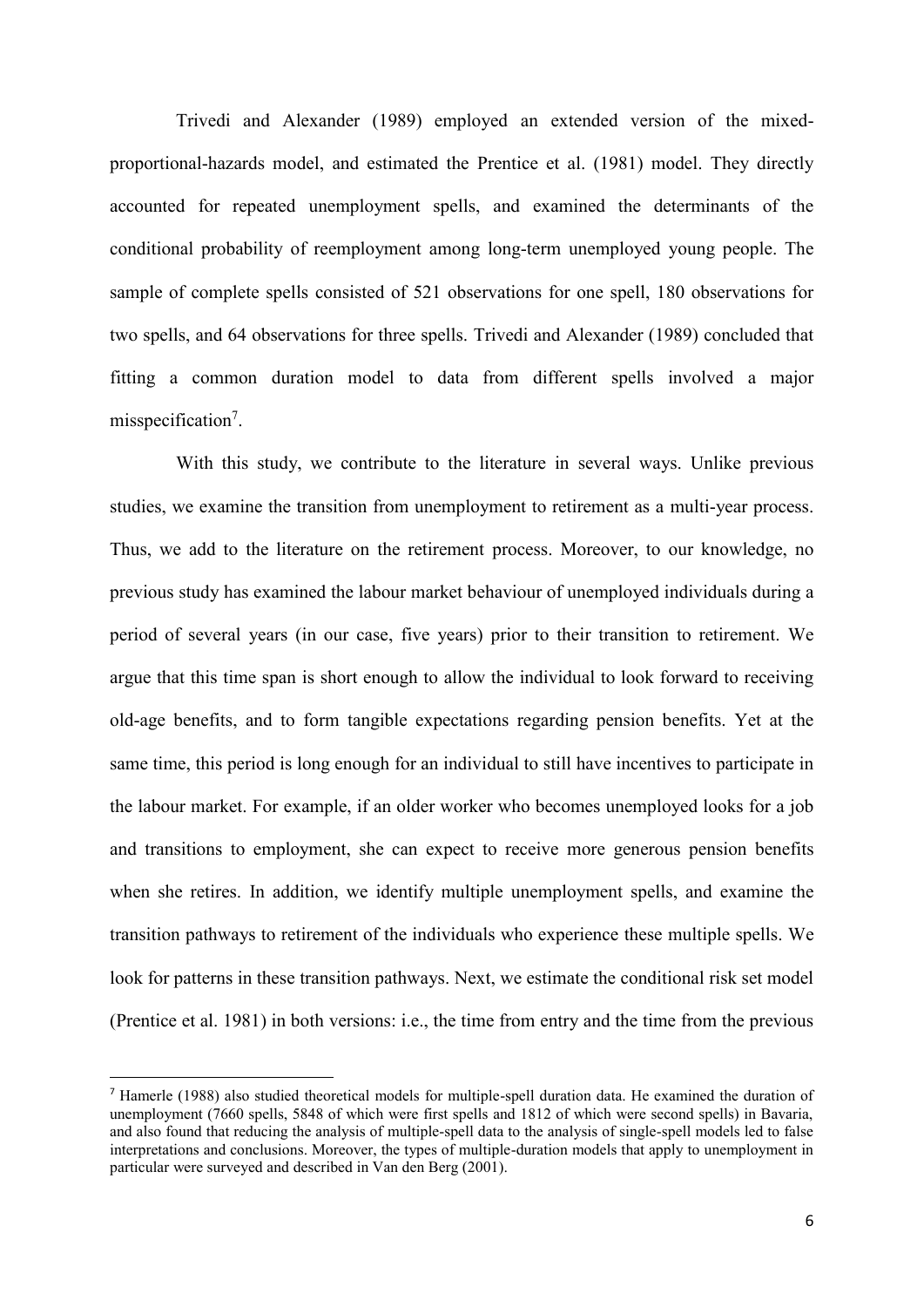event (stratified Cox model for multiple spells). This model has seldom been applied in unemployment analysis.

We find that almost 75% of the workers spent at least 50% of the observation time in the registry. The unemployment spell that directly preceded the transition to retirement was longer than the mean spell duration, and it was longest among those who experienced only one unemployment spell. The lengths of the periods during which the workers collected unemployment benefits suggested that the workers perceived the benefits as a valuable source of income, and as a means of continuing to contribute to the acquisition of pension rights. The conditional risk set model estimates in both specifications, the PWP-TT and the PWP-GT, confirmed that men, older workers (at an increasing rate), and non-claimants of unemployment benefits were more likely to leave the unemployment pool. Education did not affect the hazard rate of leaving the pool. As our results are based on a very large dataset, we can strongly assert that unemployed individuals who are close to the point of being able to collect pension benefits have a tendency to 'wait' to fulfil pension benefit eligibility criteria, and thus to transition from unemployment to inactivity.

#### **2. The data**

We used a unique dataset that covers the whole specified population. The entire dataset contains the registered unemployment histories (longitudinal data) of all individuals born between 1940 and 1966 who were ever registered with any of the public employment offices in Poland. The dataset refers to more than 900,000 individuals for whom we observed almost 12,000,000 actions. While the dataset covers the 1990-2016 (August) period, we shortened this time span for our analysis, and studied the years 1996-2015. During this period, the legal conditions changed a number of times. A brief description of the changes in the social security system can be found in Kula and Ruzik-Sierdzińska (2001), and an outline of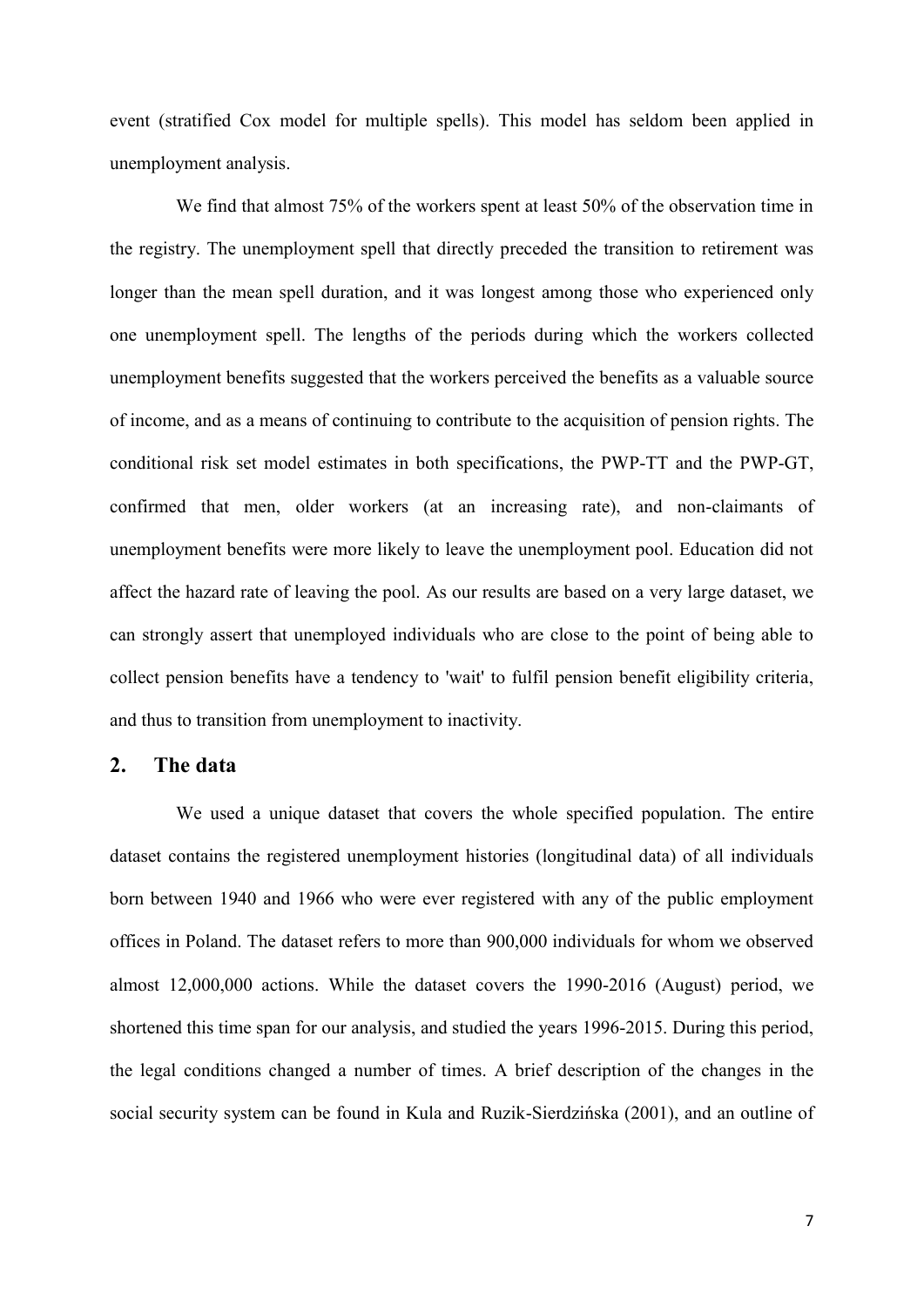the changes in the labour market found in a set of reports in *Employment in Poland* (various issues).

From the whole dataset, we extracted individuals who retired directly from unemployment; i.e., they deregistered as unemployed when they became eligible to receive pension benefits. While these individuals were permitted to register as job seekers after this point, we did not follow what happened to them after retiring. For each individual, we determined the date five years prior to the person's transition from unemployment to retirement, and looked for her first registration after that date. We examined all of the spells the individual experienced from this registration until retirement. Thus, the five-year observation period was somewhat conventional; and we actually observed each individual for up to five years prior to her retirement transition.

Our 'sample' covered the whole predetermined population. We observed all individuals born between 1940 and 1965 who met the following criteria: they were ever registered with any of the public employment offices in Poland, they became eligible to receive pension benefits during a registered unemployment spell, and they transitioned directly from unemployment to retirement. Hence, the representativeness of the sample is not an issue.

We focused on complete unemployment spells for which we had information on the exact daily dates of registration and deregistration. We knew whether a person registered as unemployed or as a job seeker, and the reason for deregistration (e.g., transition to employment, participation in ALMP programmes, or inactivity). We had daily duration data that provided us with information about the characteristics of each individual, including about her age, sex, education, and labour market policy actions. We could, for example, compute exactly how many days an individual collected unemployment benefits.

8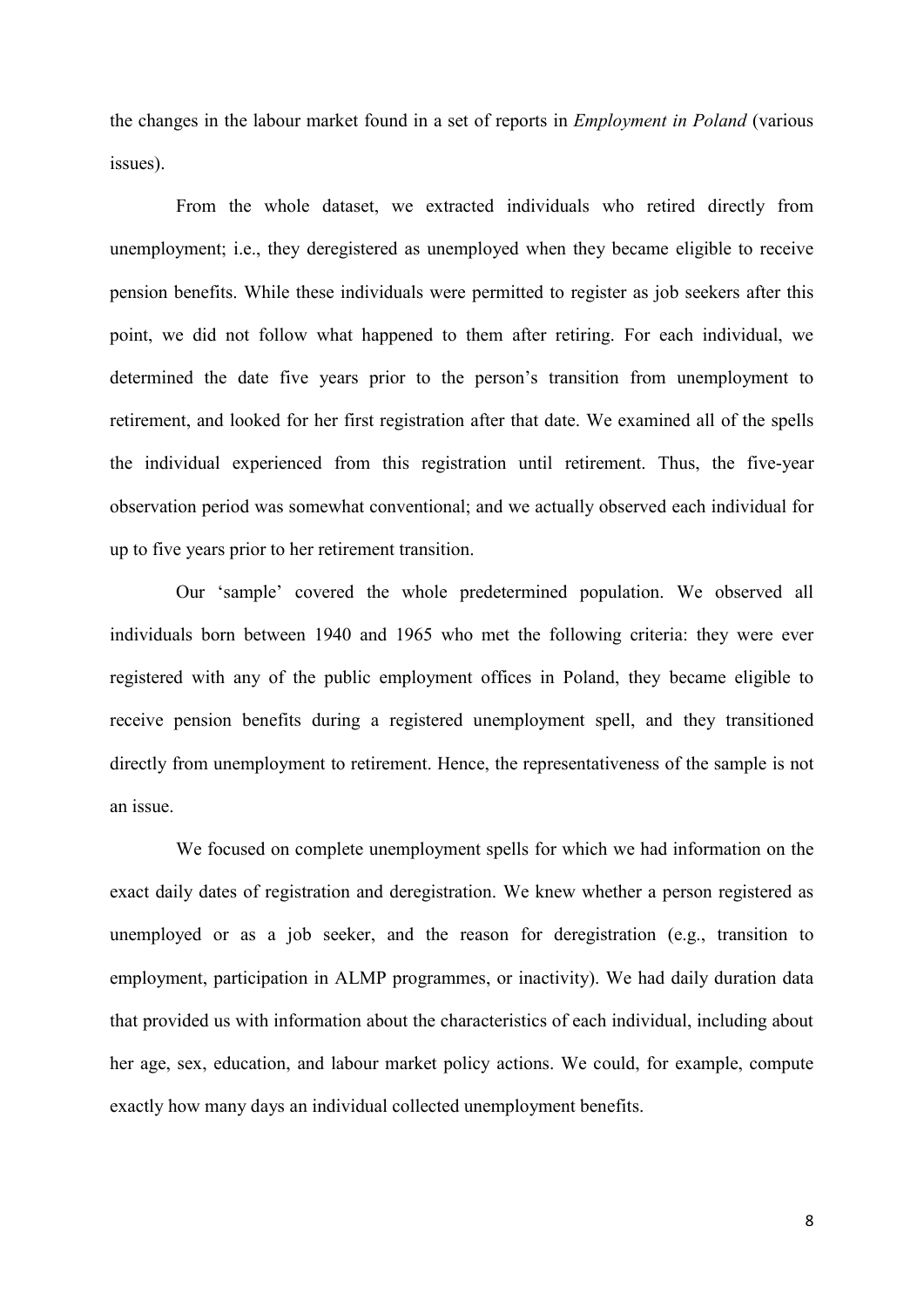This sample was made up of 15,549 individuals who experienced 31,886 complete spells (as unemployed workers or job seekers). While the individuals in the sample experienced up to 19 spells $\delta$ , 99% had up to seven spells. Due to the number of observations, we restricted our analysis to five complete spells<sup>9</sup>, which covered almost  $97%$  of the sample. Hence, the final sample was made up of 15,040 individuals who experienced 28,399 complete spells (27,902 complete unemployment spells, 495 complete spells as job seekers, and two spells in which an individual was registered as eligible to receive pre-retirement benefits and remained in the pool until she became eligible to receive pension benefits). Table 1 displays the distribution of the number of observations for a given number of spells (up to five spells) and the number of individuals who experienced a given number of spells.

**Table 1. Distribution of the number of complete spells from 1 to 5 spells (out of a total of 19 spells)**

|                  |                | No. of observations of a given number of<br>spells              |        |                        | No. of individuals who experienced<br>exactly a given no. of spells |                                              |        |
|------------------|----------------|-----------------------------------------------------------------|--------|------------------------|---------------------------------------------------------------------|----------------------------------------------|--------|
| No. of<br>spells |                | Cumulated<br>No. of<br>Percent<br>$\frac{6}{9}$<br>observations |        | No. of<br>observations |                                                                     | Percent<br><b>Cumulated</b><br>$\frac{0}{0}$ |        |
|                  |                | 15549                                                           | 48.76% | 48.76%                 | 7455                                                                | 47.95%                                       | 47.95% |
|                  | 2              | 8094                                                            | 25.38% | 74.15%                 | 4033                                                                | 25.94%                                       | 73.89% |
|                  | 3              | 4061                                                            | 12.74% | 86.88%                 | 1936                                                                | 12.45%                                       | 86.34% |
|                  | $\overline{4}$ | 2125                                                            | 6.66%  | 93.55%                 | 1010                                                                | $6.50\%$                                     | 92.84% |
|                  | 5              | 1115                                                            | 3.50%  | 97.05%                 | 606                                                                 | $3.90\%$                                     | 96.73% |

**Source: own elaboration.**

1

The mean duration of an unemployment spell was 12.9 months (13.5 months for women and 12.2 months for men). The subsequent unemployment spells were shorter. Moreover, the consecutive unemployment spells were shorter for individuals who experienced further periods of unemployment than for those for whom the given spell was the last one. The individuals who experienced only one unemployment spell waited an average of 21.7 months to become eligible to receive pension benefits. However, among all unemployed

<sup>&</sup>lt;sup>8</sup> Some individuals had many complete spells, as they frequently transitioned to seasonal employment.

<sup>&</sup>lt;sup>9</sup> In the quantitative part of the research, we estimated a conditional risk set model (PWP); and found that if a risk set is relatively small for higher ranked events, the estimates can be unstable and imprecise (Box-Steffensmeier and Zorn 2002).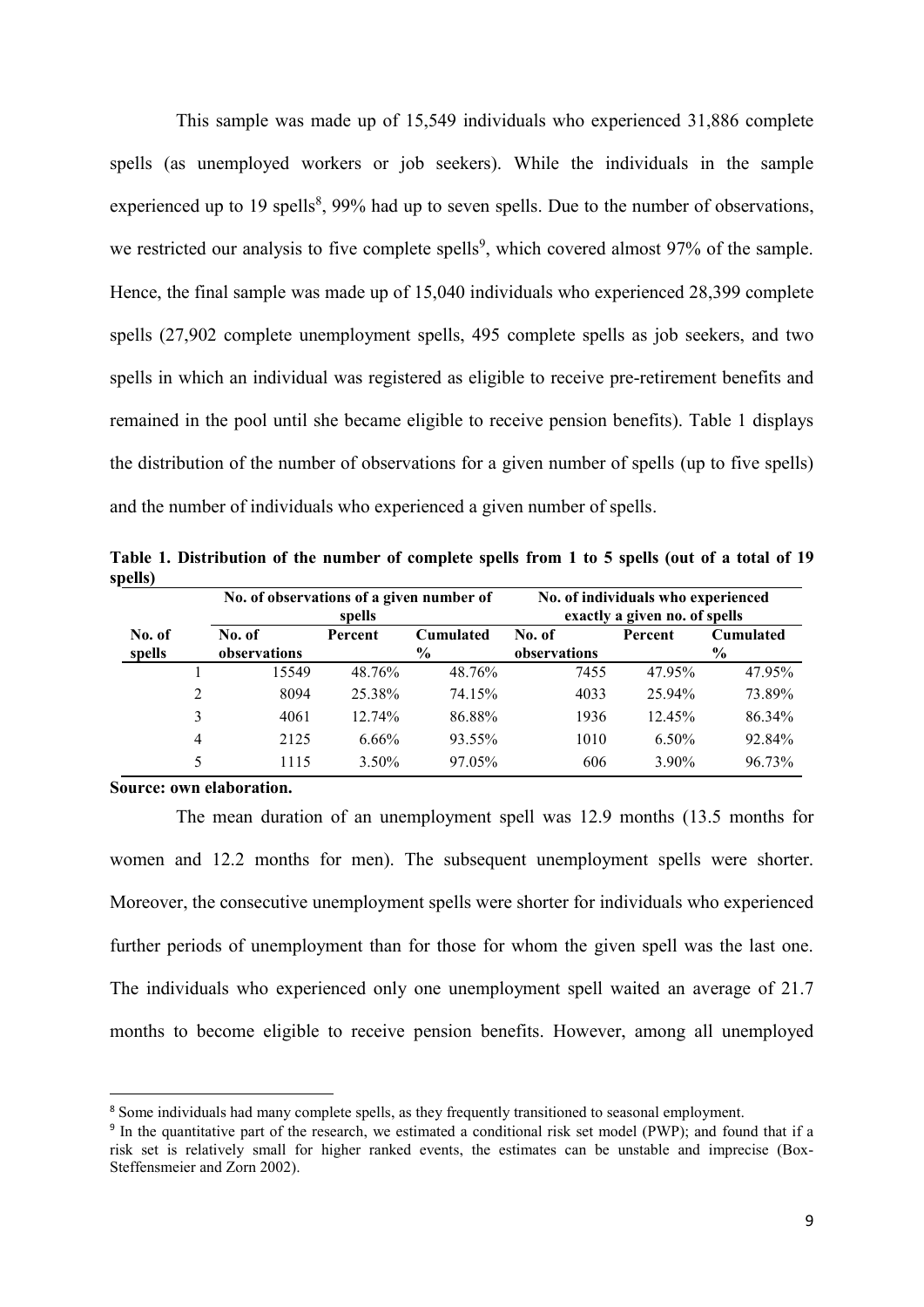individuals, the last spell lasted an average of 16.8 months. In Figure 1 in the appendix we compiled the Kaplan-Meier survivor function estimates for those who experienced only one unemployment spell, and for the whole sample based on the last unemployment spell. In both cases, the unemployment spell terminated in a transition from unemployment to retirement, but those who experienced more preceding spells were more likely to transition out of the labour force at an earlier date. The mean duration of a job seeker spell was 5.2 months, and almost 76% of job seeker spells were shorter than this mean.

|                 |       | Mean duration of spells (in months)                                                              |  |  |
|-----------------|-------|--------------------------------------------------------------------------------------------------|--|--|
|                 | Total | When a given (ordinal) number of a spell was the<br>last spell a person experienced <sup>a</sup> |  |  |
| Total           | 12.9  |                                                                                                  |  |  |
| 1 <sup>st</sup> | 15.9  | 21.7                                                                                             |  |  |
| 2 <sup>nd</sup> | 10.8  | 14.0                                                                                             |  |  |
| 3 <sup>rd</sup> | 8.7   | 11.1                                                                                             |  |  |
| 4 <sup>th</sup> | 7.4   | 8.8                                                                                              |  |  |
| 5 <sup>th</sup> | 7.2   | 72                                                                                               |  |  |

**Table 2. Mean duration of certain unemployment spells**

 $a - e.g., 2<sup>nd</sup>$  spell for those who experienced two spells only **Source: own elaboration.**

1

We observed individuals for up to five years (i.e., from the beginning of the first complete spell until the individual had transitioned from unemployment to retirement). On average,  $10$  we observed the individuals for around 32.3 months (around 2.7 years). Among the individuals who had experienced at least two unemployment spells, 50% spent from 50% to 80% of the total observation time in the unemployment registry; and only 27% spent less than 50% of the total observation time in the unemployment registry.

Women made up 60% of the sample, and they were, on average, better educated than the men. More than five out of six of the men and two out of three of the women had primary or vocational education. More women (27%) than men (10%) had secondary general or secondary vocational education. While we observed individuals born between 1940 and 1965, more than 90% of them were born between 1944 and 1955. In general, the women were

 $10$  Around 25% of the individuals were observed for up to 15 months, 50% were observed for up to 34 months, and 75% were observed for up to 48 months.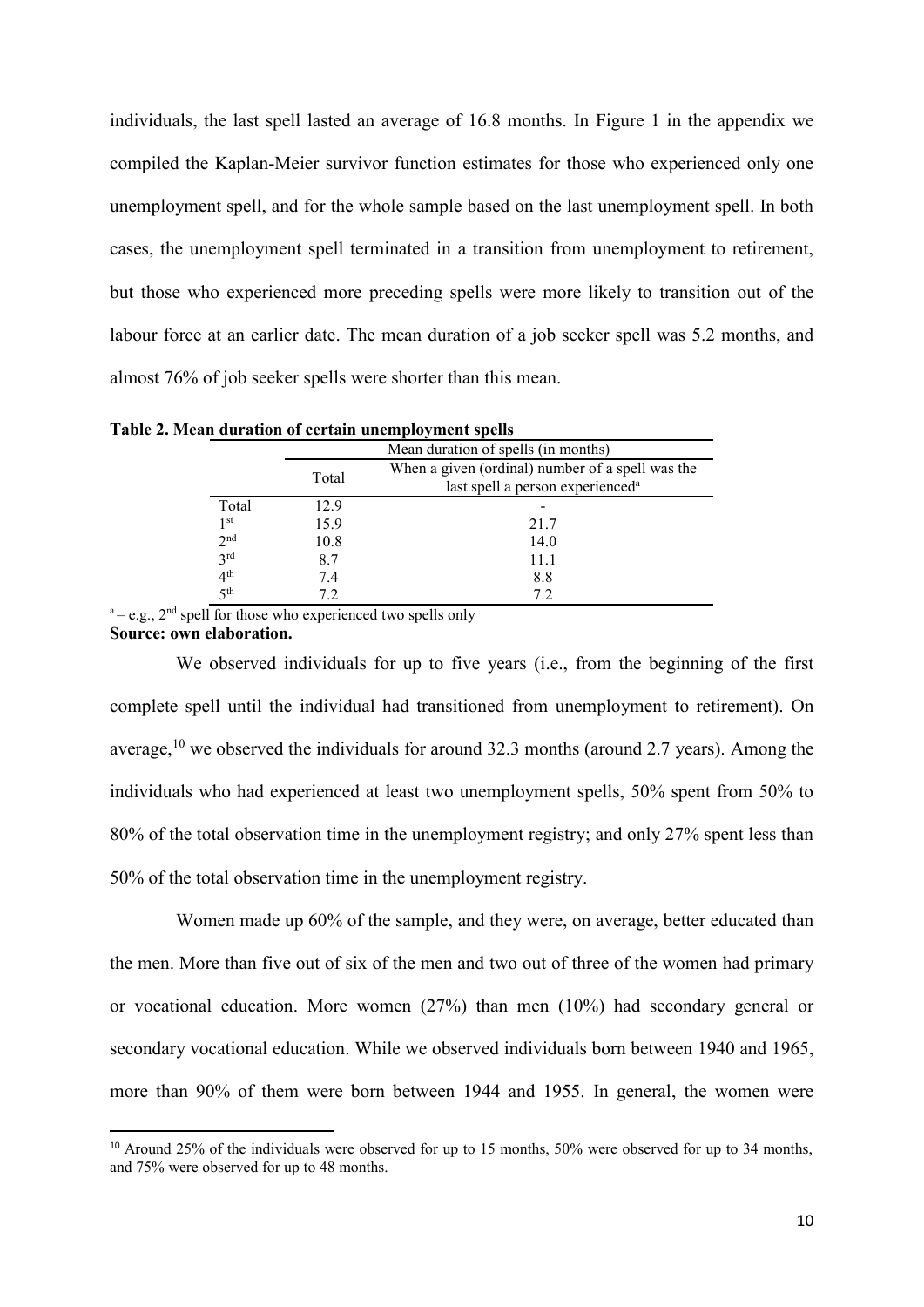younger than the men. On average, men became eligible to receive pension benefits at age 58.3, while women became eligible to receive pension benefits at age  $54.9<sup>11</sup>$ .

|                              | Frequency and number of days of collecting unemployment benefits     |                                                                                              |                                         |                                                                                                                 |                                                                                                                                                                                                                        |  |  |  |  |
|------------------------------|----------------------------------------------------------------------|----------------------------------------------------------------------------------------------|-----------------------------------------|-----------------------------------------------------------------------------------------------------------------|------------------------------------------------------------------------------------------------------------------------------------------------------------------------------------------------------------------------|--|--|--|--|
| Duration<br>(no. of<br>days) | All spells in<br>which<br>unemployment<br>benefits were<br>collected | Spells that<br>terminated when a<br>person became<br>eligible to receive<br>pension benefits | Duration (no.<br>of days)               | Spells in which the<br>spell and the<br>collection of<br>unemployment<br>benefits terminated<br>on the same day | Spells in which the spell<br>and the collection of<br>unemployment benefits<br>terminated on the same<br>day, and in which a<br>spell terminated because<br>a person became<br>eligible to receive<br>pension benefits |  |  |  |  |
|                              |                                                                      |                                                                                              | Just before<br>6 months<br>$(170-175)$  | 3.76%                                                                                                           | 2.81%                                                                                                                                                                                                                  |  |  |  |  |
| 6 months<br>$(181-184)$      | 5.62%                                                                | 5.64%                                                                                        |                                         |                                                                                                                 |                                                                                                                                                                                                                        |  |  |  |  |
| 9 months<br>$(275-276)$      | 1.59%                                                                | 1.74%                                                                                        |                                         |                                                                                                                 |                                                                                                                                                                                                                        |  |  |  |  |
|                              |                                                                      |                                                                                              | Just before<br>12 months<br>$(355-366)$ | 5.25%                                                                                                           | 4.85%                                                                                                                                                                                                                  |  |  |  |  |
| 12 months<br>$(365 - 367)$   | 31.82%                                                               | 30.88%                                                                                       |                                         |                                                                                                                 |                                                                                                                                                                                                                        |  |  |  |  |
| 18 months<br>$(546 - 550)$   | 2.75%                                                                | 2.50%                                                                                        |                                         |                                                                                                                 |                                                                                                                                                                                                                        |  |  |  |  |
| No. of<br>observations       | 13500                                                                | 8611                                                                                         |                                         | 7101                                                                                                            | 4845                                                                                                                                                                                                                   |  |  |  |  |

Notes: To make the table more readable, we highlighted frequent durations in short time spans (peaks), and omitted the other durations; thus, the percentages do not sum to one. **Source: own elaboration.**

Unemployment benefits were collected in almost 48% of the total observed spells, but were collected in 57% of the spells that ended with a transition from unemployment to retirement. More than 35% of the individuals in the sample never collected unemployment benefits, while almost 19% collected unemployment benefits more than once. In Table 3, we display information on the lengths of time the unemployment benefits were collected. We distinguished between spells in which unemployment benefits were collected until the spell terminated, and spells that terminated with a transition from unemployment to retirement. In 53% of all spells, the length of the spell was the same as the number of days the individual

**.** 

<sup>&</sup>lt;sup>11</sup> In the period covered by our analysis, the standard age at which workers became eligible to receive pension benefits was 60 for women and 65 for men. However, until the beginning of 2009, workers had access to a range of early retirement schemes. Since 2009, the actual retirement age has increased, but still remains below the standard retirement age.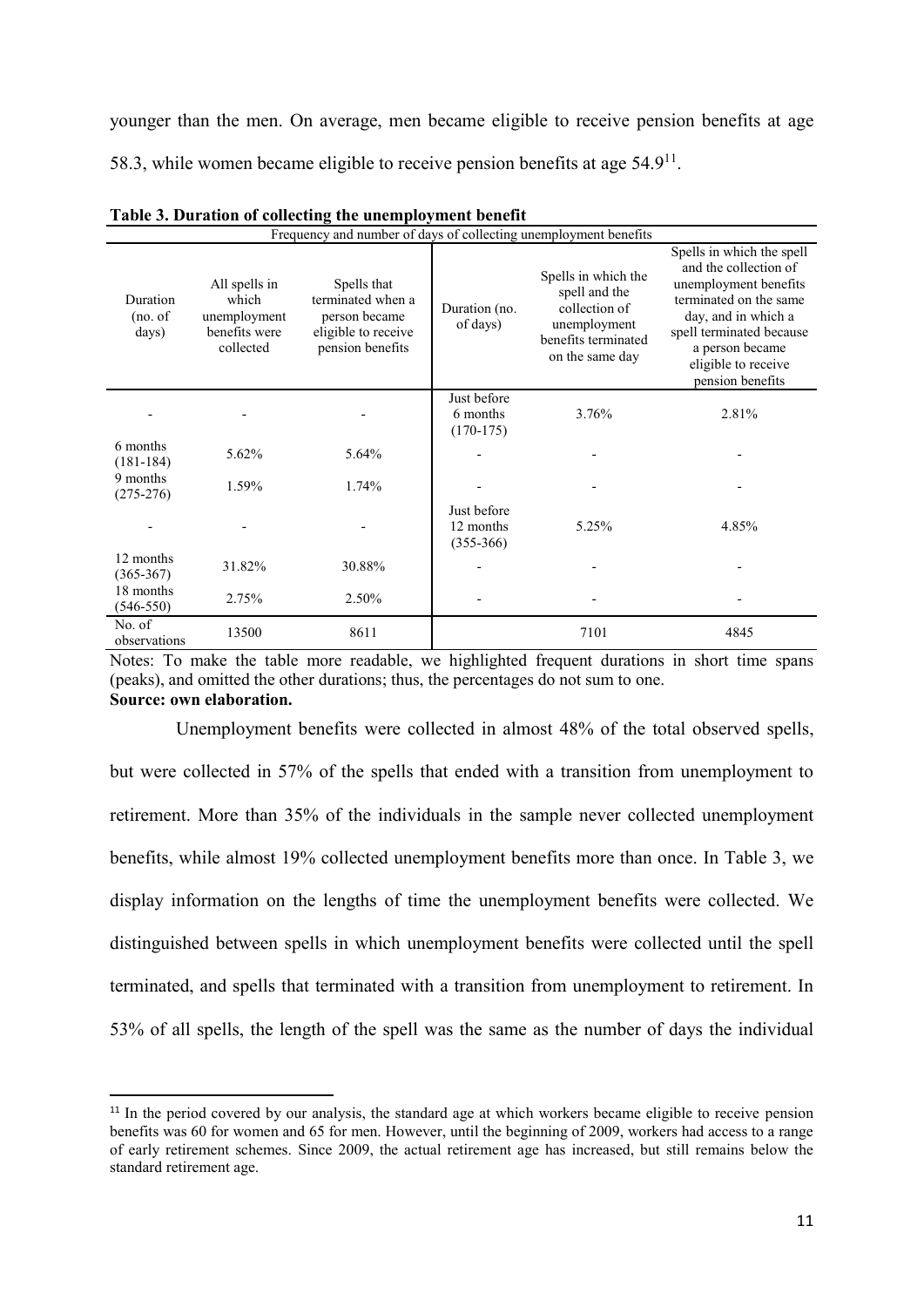was collecting unemployment benefits. We can thus assume that the unemployment spell and the collection of unemployment benefits terminated on the same day.

The data indicated that most of the individuals collected unemployment benefits for the maximum eligibility period, and that in around 30% of the cases the unemployment benefits were collected for a year. The other peaks were visible at around six months, and to a lesser extent at around 18 months and at around nine months. In general, the spells in which unemployment benefits were collected until the termination of the spell were slightly shorter. The temporal distribution of the periods of collecting unemployment benefits was more uniform, although small peaks were visible shortly before the end of the eligibility period, such as at six months or 12 months. During the spells that terminated with the transition from unemployment to retirement, it appears that individuals collected benefits for the maximum eligible period needed to acquire pension rights.

#### **3. Transition pathways**

**.** 

We used a unique and very rich dataset that allowed us to analyse in detail the transition pathways of the registered workers. The results were exact numbers, and not estimates. They produced a very reliable picture of the transitions and the dynamics in the labour market. We focused on workers who retired directly from being registered with the public employment office. Out of the 15,040 individuals we observed, 15,035 had transitioned to retirement from unemployment, three had been registered as a job seeker when they transitioned to retirement, and two had been collecting pre-retirement benefits<sup>12</sup> when they transitioned to retirement. In general, we did not observe pre-retirement benefit claimants because they did not acquire pension rights before 2004, when, due to legal changes, their cases were moved to the social security office. Moreover, pre-retirement benefit claimants

<sup>&</sup>lt;sup>12</sup> In the sample, there were 53 individuals who collected pre-retirement benefits, but only two of them registered as pre-retirement benefit claimants. The other 51 workers registered as unemployed and acquired the right to preretirement benefits during their unemployment spell. They also 'waited' to become eligible to receive a pension, but we observed their transition to retirement from unemployment.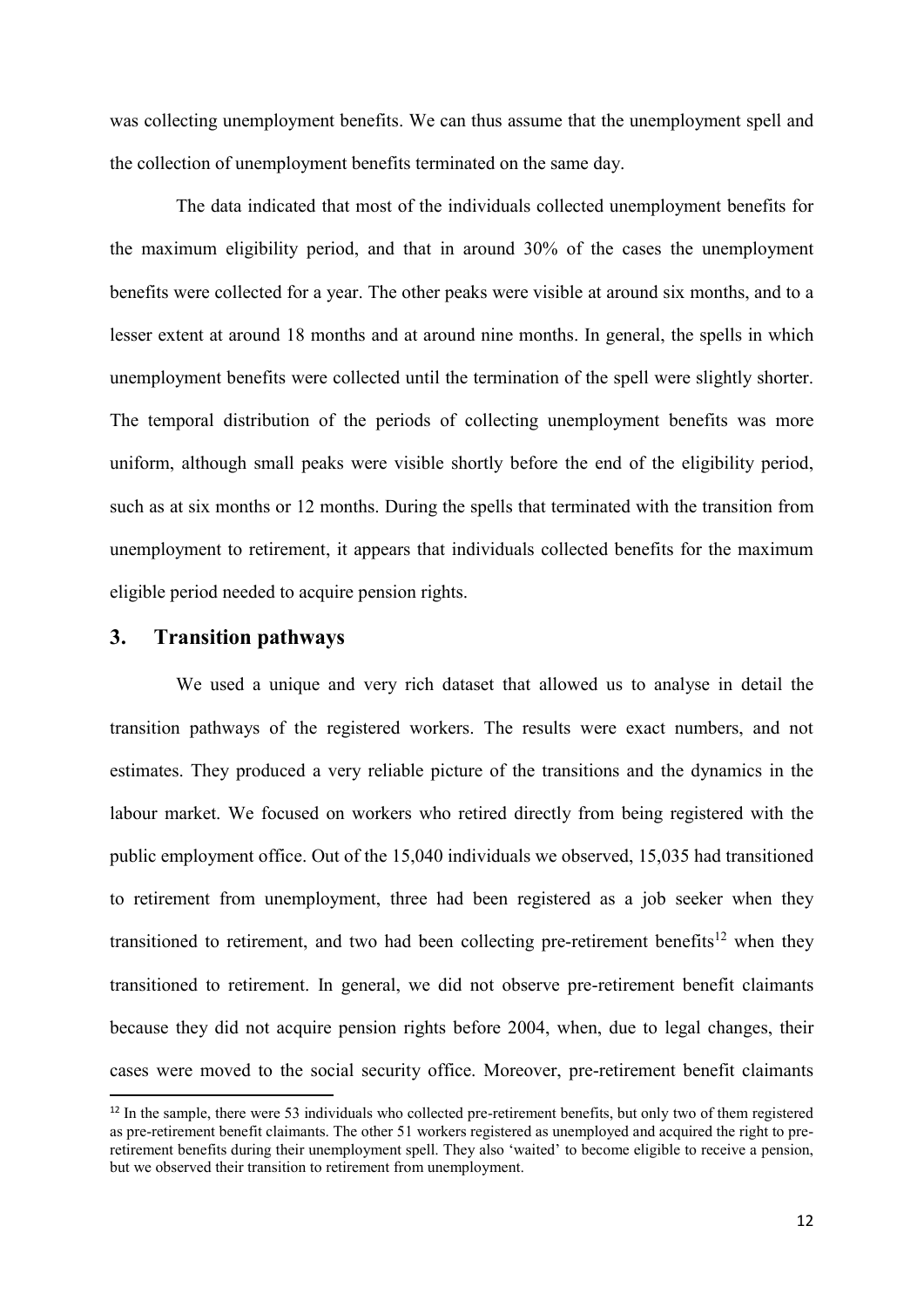may by definition be expected to have been waiting to collect pension benefits, as they had guaranteed pension rights at some predetermined point in the future, and were not obliged to look for a job.

In Table 4 we display the frequency of each type of transition in the whole sample. Relatively few flows represented transitions from unemployment to employment (22%). Most of the registered workers simply retired (53%), participated in ALMP programmes, claimed social policy benefits (other than pension benefits), or became inactive (claimed no social benefits). Job seekers and their transitions remained at the very margin of the picture. The number of registrations was greater than the number of deregistrations in 1996-2005 and in 2009-2011. Transitions to employment reflected business cycle changes, whereas other types of outflows (especially to retirement or to ALMP participation) reflected changes in the labour market or in pension policies. The highest single values of outflows from unemployment to retirement occurred in 2008 and in 2013.

| From                                               | To               | No. of observations | $\%$     |  |  |
|----------------------------------------------------|------------------|---------------------|----------|--|--|
| Unemployment                                       | pension benefits | 15035               | 52.94%   |  |  |
| Unemployment                                       | employment       | 6233                | 21.95%   |  |  |
| Unemployment                                       | <b>ALMP</b>      | 3696                | 13.01%   |  |  |
| Unemployment                                       | inactivity       | 2054                | 7.23%    |  |  |
| Unemployment                                       | other reasons    | 884                 | $3.12\%$ |  |  |
| Job seekers / pre-retirement<br>benefits claimants | all reasons      | 497                 | 1.75%    |  |  |

**Table 4. Types of transitions out from registry**

Notes: pension benefits – acquisition of rights to pension benefits, employment – employment, self-employment, seasonal employment, ALMP – public works, intervention works, subsidised employment, trainings, inactivity – not ready to start working, refusal of help from public employment office services, no renewal of willingness to work, other reasons – other legally permitted reasons included collecting invalidity allowance, selfderegistration, collecting social welfare benefits, and arrest. **Source: own elaboration.**

|  |  |  | Table 5. Frequency of transitions to employment, ALMP participation, or inactivity (at least |  |  |
|--|--|--|----------------------------------------------------------------------------------------------|--|--|
|  |  |  | once) in particular transition pathways before workers retired (in the whole sample)         |  |  |

|                             |                  | Frequency of transitions |                  |                  |  |  |  |
|-----------------------------|------------------|--------------------------|------------------|------------------|--|--|--|
| Type                        | 2-spell pathways | 3-spell pathways         | 4-spell pathways | 5-spell pathways |  |  |  |
| Employment at<br>least once | 49.00%           | 61.98%                   | 65.45%           | 73.43%           |  |  |  |
| ALMP at least once          | 18.57%           | 37.71%                   | 50.10%           | 46.04%           |  |  |  |
| Inactivity at least<br>once | 20.18%           | 25.00%                   | 22.38%           | 20.63%           |  |  |  |
| No. of subjects             | 4033             | 1936                     | 1010             | 606              |  |  |  |

**Source: own elaboration.**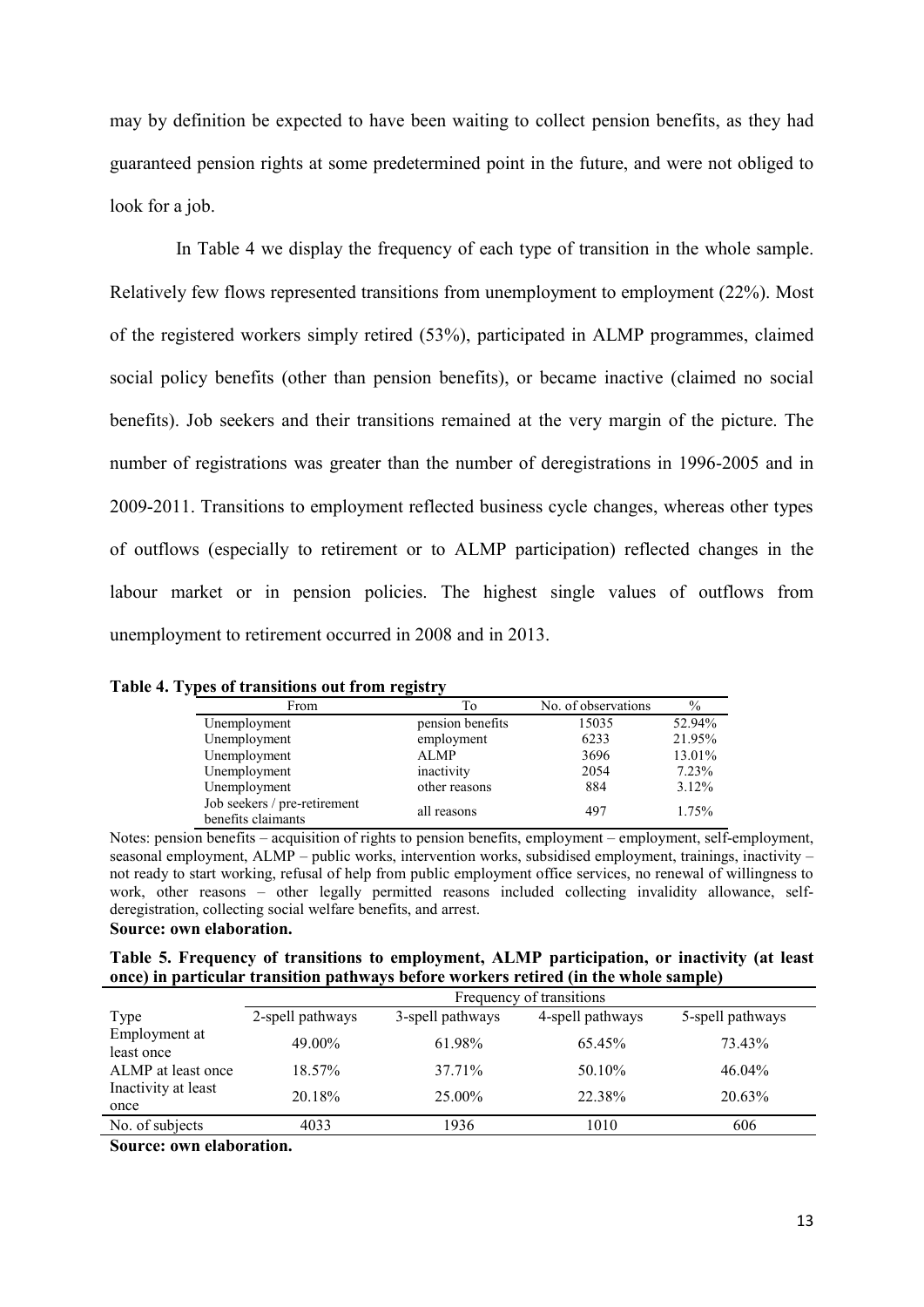We disaggregated the transition pathways by the number of spells the individuals experienced, and in Table 5 we included the frequency of at least one transition from registry to employment, ALMP participation, or inactivity in particular transition pathways. In Figures 2 to 5 in the appendix we compiled the most popular transition pathways for the two-spell, the three-spell, the four-spell, and the five-spell registered histories of individuals. In each type of pathway, relatively few workers transitioned to employment even once, whereas a large number of workers circulated from unemployment to ALMP participation only, or predominantly.

#### **4. Multiple-spell approach**

**.** 

In our analysis, we applied recurrent event data models (multiple failure data, multiple event data). Data of this kind violate the assumption that the failure times are independent, as they are correlated within clusters. There are ordered event models (in which events occur one after the other) and unordered event models (in which events can occur in any sequence) (Cleves 2000). The ordered event models include a counting process approach by Andersen and Gill (1982), a marginal risk set model by Wei et al. (1989), and an conditional risk set model<sup>13</sup> (PWP) by Prentice et al.  $(1981)$ .

We chose to use a conditional risk set model<sup>14</sup>, because it is the only model in which a subject is at risk of experiencing a subsequent event only if she has experienced a previous event. The "risk set" at time *t* for the *k*th occurrence of an event is limited to the observations under study at time *t* of individuals who have already experienced *k-1* events. The estimates are stratified by event order. Different events have different baseline hazards, but the covariate effects are constant across the strata. There are two versions of the conditional risk

<sup>&</sup>lt;sup>13</sup> Descriptions of these comparative models can, for example, be found in Box-Steffensmeier and Zorn (2002) or in Kelly and Lim (2000).

<sup>&</sup>lt;sup>14</sup> The conditional risk set model is often preferred compared to other models for recurrent event data (Box-Steffensmeier and Zorn 2002; Wei and Glidden 1997).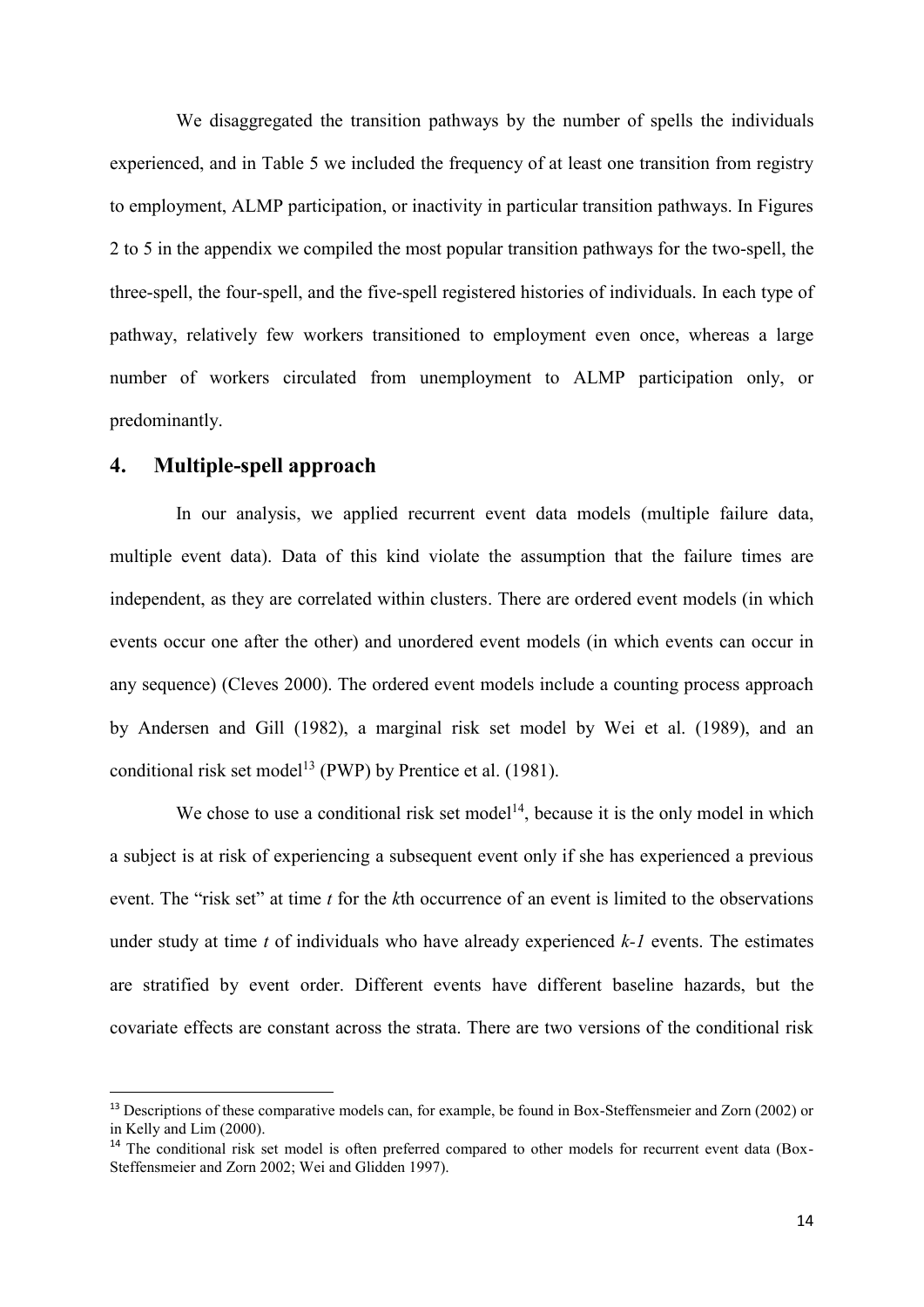set model: total time (elapsed time, time from entry) or gap time (inter-event time, time from previous event) (Box-Steffensmeier and Zorn 2002). In the total time specification, the time to each event is measured from entry; whereas in the gap time specification, the clock is reset to zero after each failure, and the time to each event is measured from the time of the previous event. Each of these versions of the PWP model address slightly different research questions. The total time model has a 'carry-over' effect, as the total time of the following risk interval includes the preceding intervals, and so on. Hence, a total time model that estimates a large treatment effect for the first event will carry it over for subsequent events. As a result, the elapsed times are usually correlated even if the gap times are not (Box-Steffensmeier and Zorn 2002). The total time model is generally used to analyse the impact of covariates on the *k*th event from the beginning of a study, while the gap time model is used to analyse the impact of covariates on the *k*th event from the previous event; e.g., when there are infrequent events, and the interest lies in predicting the next event (Amorim and Cai 2015).

We estimated a conditional risk set model in both versions: the PWP-TT (total time, time from entry) and the PWP-GT (gap time, time from previous event). The properties of our dataset entailed using discontinuous risk intervals<sup>15</sup>. We also used a robust variance estimator<sup>16</sup>. As we unified the transitions out of unemployment, we did not account directly for the competing risk in the estimates. We focused on transitions out of unemployment. In both specifications, we examined the effects of sex, age, education, unemployment benefits, and previous unemployment duration on the hazard of leaving the unemployment pool. We also tested for non-linearity in age (quadratic age), and the interaction between sex and age. In both groups of models, we divided the sample into subsamples of individuals who had experienced from two to five spells, from three to five spells, two spells, three spells, four

1

<sup>15</sup> Discontinuous risk intervals were, for example, studied in Guo at el. (2008), in Jiang et al. (2006), and in Sagara et al. (2014).

<sup>&</sup>lt;sup>16</sup> Kelly and Lim (2000) argued that a robust variance estimator may not accurately handle a within-subject correlation, but Boher and Cook (2006) claimed that it handled heterogeneity well.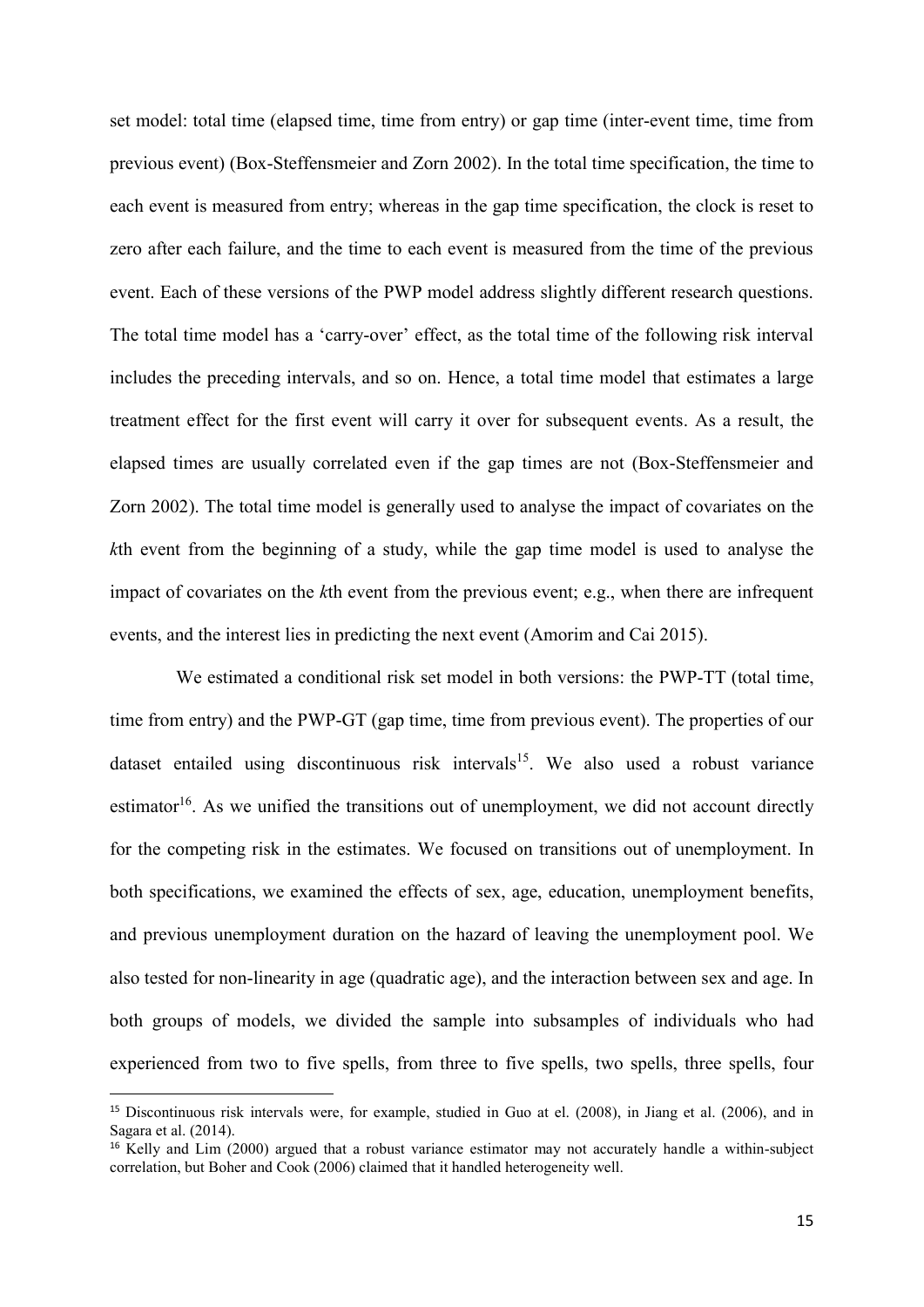spells, and five spells. The PWP-TT estimates are presented in Table 6, and the PWP-GT estimates are presented in Table 7.

|                      |                          |                                                                                                              | PWP-TT model |             |             |             |
|----------------------|--------------------------|--------------------------------------------------------------------------------------------------------------|--------------|-------------|-------------|-------------|
|                      | 2-5 spells               | 3-5 spells                                                                                                   | 2 spells     | 3 spells    | 4 spells    | 5 spells    |
| sex:                 |                          |                                                                                                              |              |             |             |             |
| men                  |                          |                                                                                                              |              |             |             |             |
| women                | $-13.506***$             | $-15.887***$                                                                                                 | $-24.005***$ | $-27.476**$ | $-19.241$   | $-9.540$    |
|                      | (4.080)                  | (6.068)                                                                                                      | (8.063)      | (11.089)    | (13.043)    | (12.299)    |
| age                  | $-0.086*$                | $-0.063$                                                                                                     | $-0.535***$  | $-0.393***$ | $-0.140$    | $0.259*$    |
|                      | (0.050)                  | (0.069)                                                                                                      | (0.076)      | (0.096)     | (0.126)     | (0.155)     |
| age <sup>2</sup>     | 0.001                    | 0.001                                                                                                        | $0.005***$   | $0.004***$  | 0.001       | $-0.002$    |
|                      | (0.000)                  | (0.001)                                                                                                      | (0.001)      | (0.001)     | (0.001)     | (0.001)     |
| sex age              |                          |                                                                                                              |              |             |             |             |
| women                | 0.495***                 | $0.593***$                                                                                                   | $0.866***$   | $1.015**$   | 0.708       | 0.389       |
|                      | (0.151)                  | (0.224)                                                                                                      | (0.298)      | (0.409)     | (0.480)     | (0.453)     |
| $sex \cdot age^2$    |                          |                                                                                                              |              |             |             |             |
| women                | $-0.005***$              | $-0.006***$                                                                                                  | $-0.008***$  | $-0.009**$  | $-0.006$    | $-0.004$    |
|                      | (0.001)                  | (0.002)                                                                                                      | (0.003)      | (0.004)     | (0.004)     | (0.004)     |
| education:           |                          |                                                                                                              |              |             |             |             |
| primary              | $\overline{\phantom{a}}$ |                                                                                                              |              |             |             |             |
|                      | $-0.003$                 | $-0.041*$                                                                                                    | 0.044        | $-0.018$    | $-0.058$    | $-0.034$    |
| vocational           | (0.017)                  | (0.022)                                                                                                      | (0.027)      | (0.032)     | (0.042)     | (0.050)     |
| secondary            | $-0.013$                 | $-0.028$                                                                                                     | $-0.006$     | $-0.032$    | 0.077       | $-0.059$    |
| general              | (0.033)                  | (0.042)                                                                                                      | (0.053)      | (0.060)     | (0.079)     | (0.107)     |
| secondary            | $-0.031$                 | $-0.062*$                                                                                                    | 0.036        | $-0.028$    | $-0.073$    | $-0.073$    |
| vocational           | (0.023)                  | (0.035)                                                                                                      | (0.035)      | (0.052)     | (0.059)     | (0.085)     |
|                      | $-0.051$                 | $-0.003$                                                                                                     | $-0.006$     | 0.088       | $-0.181$    | $-0.225$    |
| post-secondary       | (0.059)                  | (0.080)                                                                                                      | (0.081)      | (0.117)     | (0.212)     | (0.193)     |
|                      | $-0.106*$                | $-0.104$                                                                                                     | 0.011        | 0.041       | $-0.229*$   | $0.414*$    |
| tertiary             | (0.064)                  | (0.100)                                                                                                      | (0.089)      | (0.143)     | (0.133)     | (0.212)     |
| unemployment         |                          |                                                                                                              |              |             |             |             |
| benefits             |                          |                                                                                                              |              |             |             |             |
| no                   |                          |                                                                                                              |              |             |             |             |
|                      | $-0.460***$              | $-0.529***$                                                                                                  | $-0.218***$  | $-0.433***$ | $-0.569***$ | $-0.397***$ |
| yes                  | (0.015)                  | (0.021)                                                                                                      | (0.023)      | (0.029)     | (0.039)     | (0.047)     |
| cumulated            |                          |                                                                                                              |              |             |             |             |
| duration of          |                          |                                                                                                              |              |             |             |             |
| previous             | $-0.001***$              | $-0.001***$                                                                                                  | $-0.001***$  | $-0.001***$ | $-0.001***$ | $-0.002***$ |
| unemployment         | (0.000)                  | (0.000)                                                                                                      | (0.000)      | (0.000)     | (0.000)     | (0.000)     |
| spells               |                          |                                                                                                              |              |             |             |             |
| Wald $\sqrt{\chi^2}$ | 1177.47                  | 774.72                                                                                                       | 252.85       | 316.65      | 251.58      | 157.14      |
| p-value              | 0.00                     | $0.00\,$                                                                                                     | 0.00         | 0.00        | 0.00        | 0.00        |
| No. of subjects      | 7585                     | 3552                                                                                                         | 4033         | 1936        | 1010        | 606         |
| No. of failures      | 20944                    | 12878                                                                                                        | 8066         | 5808        | 4040        | 3030        |
|                      |                          | Notes; standard errors reported in parantheses * significant at the 10% level ** significant at the 5% level |              |             |             |             |

| Table 6. Prentice et al. (1981) total time model estimates |                                                                                                                      |
|------------------------------------------------------------|----------------------------------------------------------------------------------------------------------------------|
|                                                            | $\mathbf{D}$ $\mathbf{M}$ $\mathbf{D}$ $\mathbf{T}$ $\mathbf{T}$ $\mathbf{m}$ $\mathbf{a}$ $\mathbf{a}$ $\mathbf{a}$ |

Notes: standard errors reported in parentheses, \* - significant at the 10% level, \*\* - significant at the 5% level, \*\*\* - significant at the 1% level.

**Source: own elaboration.**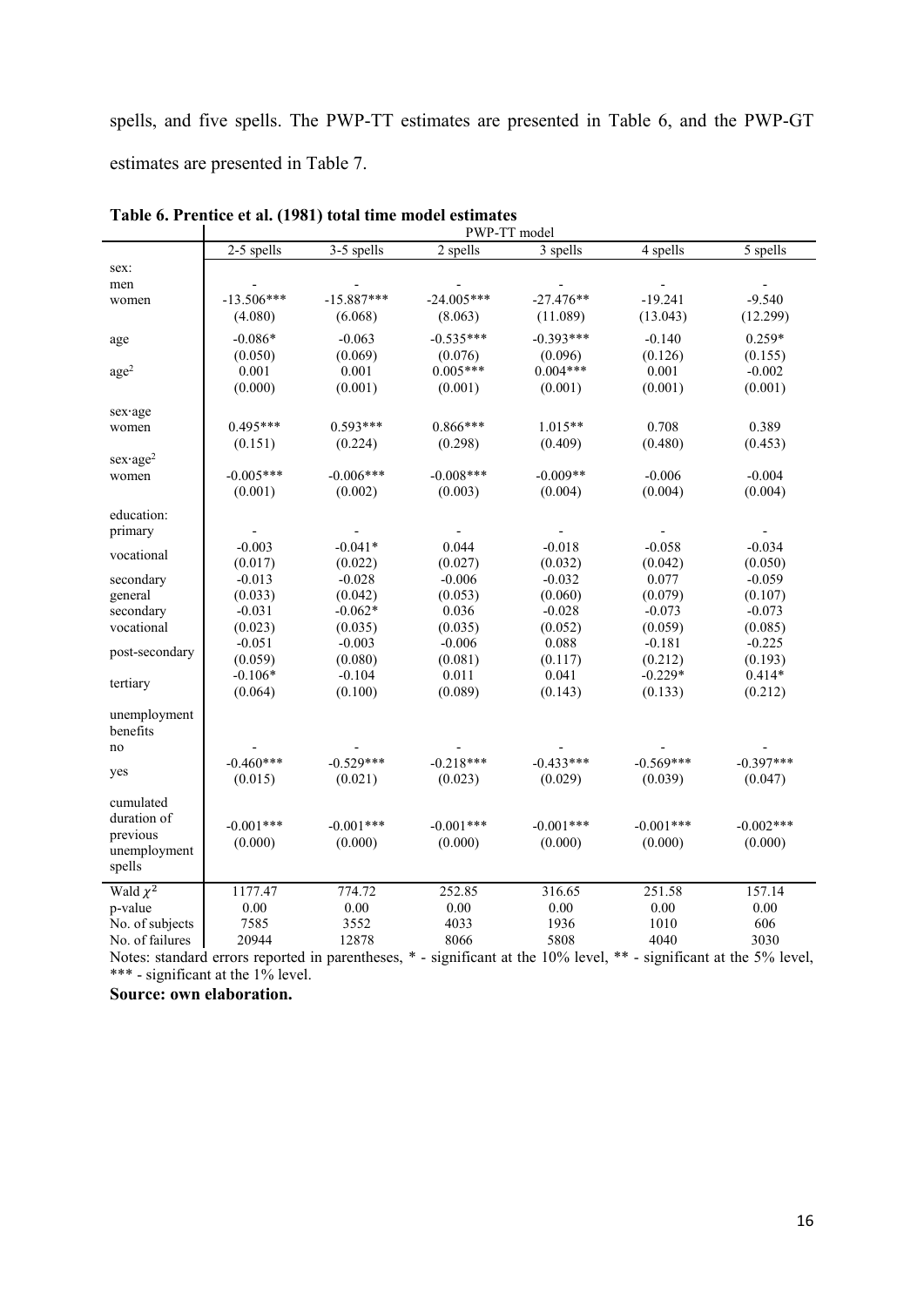|                   |             |             | PWP-GT model   |             |             |            |
|-------------------|-------------|-------------|----------------|-------------|-------------|------------|
|                   | 2-5 spells  | 3-5 spells  | 2 spells       | 3 spells    | 4 spells    | 5 spells   |
| sex:              |             |             |                |             |             |            |
| men               |             |             |                |             |             |            |
| women             | $-5.543**$  | $-5.712*$   | $-16.793***$   | $-10.748**$ | $-15.090**$ | 1.656      |
|                   | (2.173)     | (2.945)     | (4.335)        | (5.048)     | (7.524)     | (9.552)    |
| age               | $-0.166***$ | $-0.145***$ | $-0.647***$    | $-0.376***$ | $-0.307***$ | $-0.025$   |
|                   | (0.043)     | (0.055)     | (0.056)        | (0.071)     | (0.090)     | (0.142)    |
| $\text{age}^2$    | $0.002***$  | $0.001***$  | $0.006***$     | $0.004***$  | $0.003***$  | 0.000      |
|                   | (0.000)     | (0.001)     | (0.001)        | (0.001)     | (0.001)     | (0.001)    |
| sex age           |             |             |                |             |             |            |
| women             | $0.194**$   | $0.207*$    | $0.595***$     | 0.386**     | $0.543**$   | $-0.039$   |
|                   | (0.080)     | (0.109)     | (0.160)        | (0.187)     | (0.277)     | (0.351)    |
| $sex \cdot age^2$ |             |             |                |             |             |            |
| women             | $-0.002**$  | $-0.002*$   | $-0.005***$    | $-0.003**$  | $-0.005*$   | 0.000      |
|                   | (0.001)     | (0.001)     | (0.001)        | (0.002)     | (0.003)     | (0.003)    |
| education:        |             |             |                |             |             |            |
| primary           |             |             |                |             |             |            |
|                   | $0.037**$   | $-0.001$    | $0.107***$     | 0.015       | 0.049       | $-0.055$   |
| vocational        | (0.016)     | (0.019)     | (0.025)        | (0.026)     | (0.031)     | (0.035)    |
| secondary         | 0.006       | $-0.041$    | 0.058          | $-0.042$    | 0.005       | 0.044      |
| general           | (0.028)     | (0.038)     | (0.043)        | (0.052)     | (0.061)     | (0.058)    |
| secondary         | 0.004       | $-0.022$    | $0.098***$     | 0.026       | $-0.014$    | $-0.030$   |
| vocational        | (0.021)     | (0.028)     | (0.031)        | (0.038)     | (0.046)     | (0.064)    |
| post-secondary    | 0.037       | 0.045       | 0.128          | 0.068       | $-0.010$    | $-0.024$   |
|                   | (0.058)     | (0.070)     | (0.081)        | (0.102)     | (0.123)     | (0.134)    |
| tertiary          | $-0.084$    | $-0.079$    | 0.058          | $-0.073$    | 0.036       | 0.029      |
|                   | (0.066)     | (0.108)     | (0.080)        | (0153)      | (0.149)     | (0.068)    |
| unemployment      |             |             |                |             |             |            |
| benefits          |             |             |                |             |             |            |
| no                |             |             |                |             |             |            |
| yes               | $-0.224***$ | $-0.251***$ | $0.095***$     | $-0.127***$ | $-0.260***$ | $-0.090**$ |
|                   | (0.015)     | (0.020)     | (0.022)        | (0.027)     | (0.036)     | (0.044)    |
| cumulated         |             |             |                |             |             |            |
| duration of       | $0.000***$  |             |                |             | $0.000***$  | $0.000***$ |
| previous          |             | $0.000***$  | $0.001***$     | $0.001***$  |             |            |
| unemployment      | (0.000)     | (0.000)     | (0.000)        | (0.000)     | (0.000)     | (0.000)    |
| spells            |             |             |                |             |             |            |
| Wald $\chi^2$     | 406.36      | 266.16      | 652.98         | 287.66      | 186.82      | 59.64      |
| p-value           | $0.00\,$    | 0.00        | 0.00           | $0.00\,$    | 0.00        | 0.00       |
| No. of subjects   | 7582        | 3552        | 4030           | 1936        | 1010        | 606        |
| No. of failures   | 20692       | 12632       | 8060           | 5766        | 3976        | 2890       |
|                   |             |             | $\cdot$ $\sim$ | 100/1       | 1 state     | $F \cap I$ |

| Table 7. Prentice et al. (1981) gap time model estimates |  |  |
|----------------------------------------------------------|--|--|
|----------------------------------------------------------|--|--|

Notes: standard errors reported in parentheses, \* - significant at the 10% level, \*\* - significant at the 5% level, \*\*\* - significant at the 1% level.

**Source: own elaboration.**

Women were less likely than men to have left the unemployment pool. The impact of age was non-linear, and the arms of the parabola were directed upwards in all cases, except in the PWP-TT 5 spells sample, even though not all of the estimates were statistically significant. In many of the significant estimates, the abscissa of a vertex of a parabola was close to 50 years, which indicates that the hazard of leaving the unemployment pool was decreasing at a decreasing rate on the left of the abscissa. On the right of the vertex of the parabola, rising age increased the hazard of leaving the unemployment pool at an increasing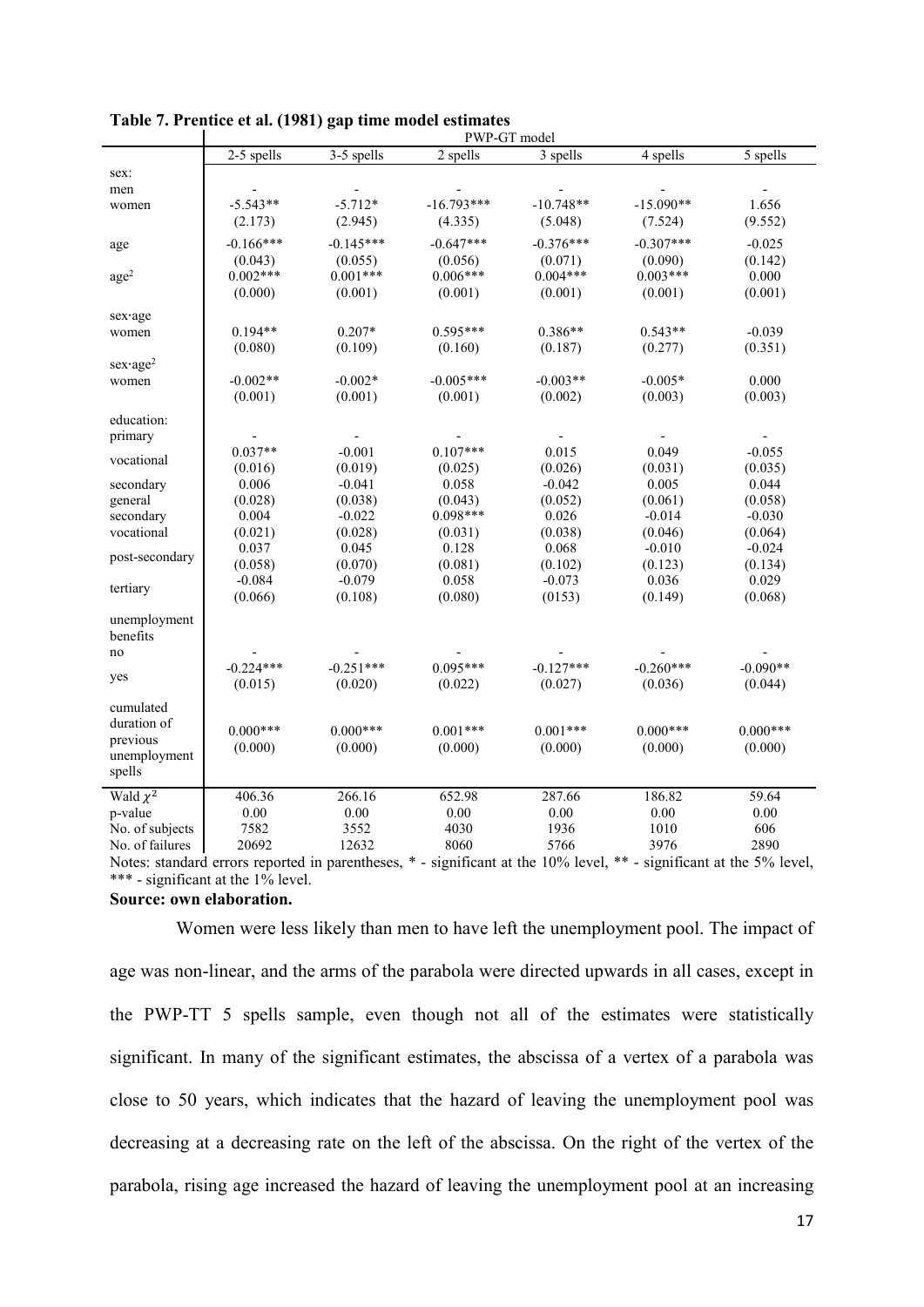rate. Women experienced the effects of the changes in age on the hazard of leaving the unemployment pool differently than men. In the PWP-TT two-spell and three-spell samples, the arms of the parabola were pointed downwards, and the vertex of the parabola equalled 55- 62 years. Our sample was situated close to the left of a vertex. In the PWP-GT 2-5-spell, the 3-5-spell, and the 4-spell samples, the arms of the parabola were also directed downwards. In the two-spell and the three-spell samples, the overall shape remained unchanged (like for men, the arms of the parabola were pointed upwards), but it became thicker and the vertex shifted to the left. Hence, the unitary changes in age led to smaller changes in the hazard of leaving the pool. The horizontal shift of the abscissa to the left meant that the sample was situated on the arm of a parabola that was pointed upwards, which indicated an increasing hazard at an increasing rate of leaving the pool. Education was found to be insignificant in most of the specifications, while the significant results did not show any clear pattern. The unemployment benefit estimates were significant, and in all cases except in the PWP-GT twospell sample, the estimates indicated a decrease in the hazard of leaving the pool that was 10%-50% smaller than that of non-claimants. In the PWP-GT two-spell model, the claimants had a hazard of leaving the pool that was 10% higher. The cumulated duration of previous unemployment spells had a negative impact in the PWP-TT model, but a positive impact in the PWP-GT model.

#### **5. Discussion**

The length of the unemployment spells an individual experienced differed depending on the number of spells she experienced and whether the given ordinal number of spells was the last one in the registry history. The average length of the spell that directly preceded retirement was 16.8 months, but among the individuals who experienced only one spell, the average length was 21.7 months. It is likely that if these workers had been offered adequate incentives they would have increased their participation in the labour market. This seems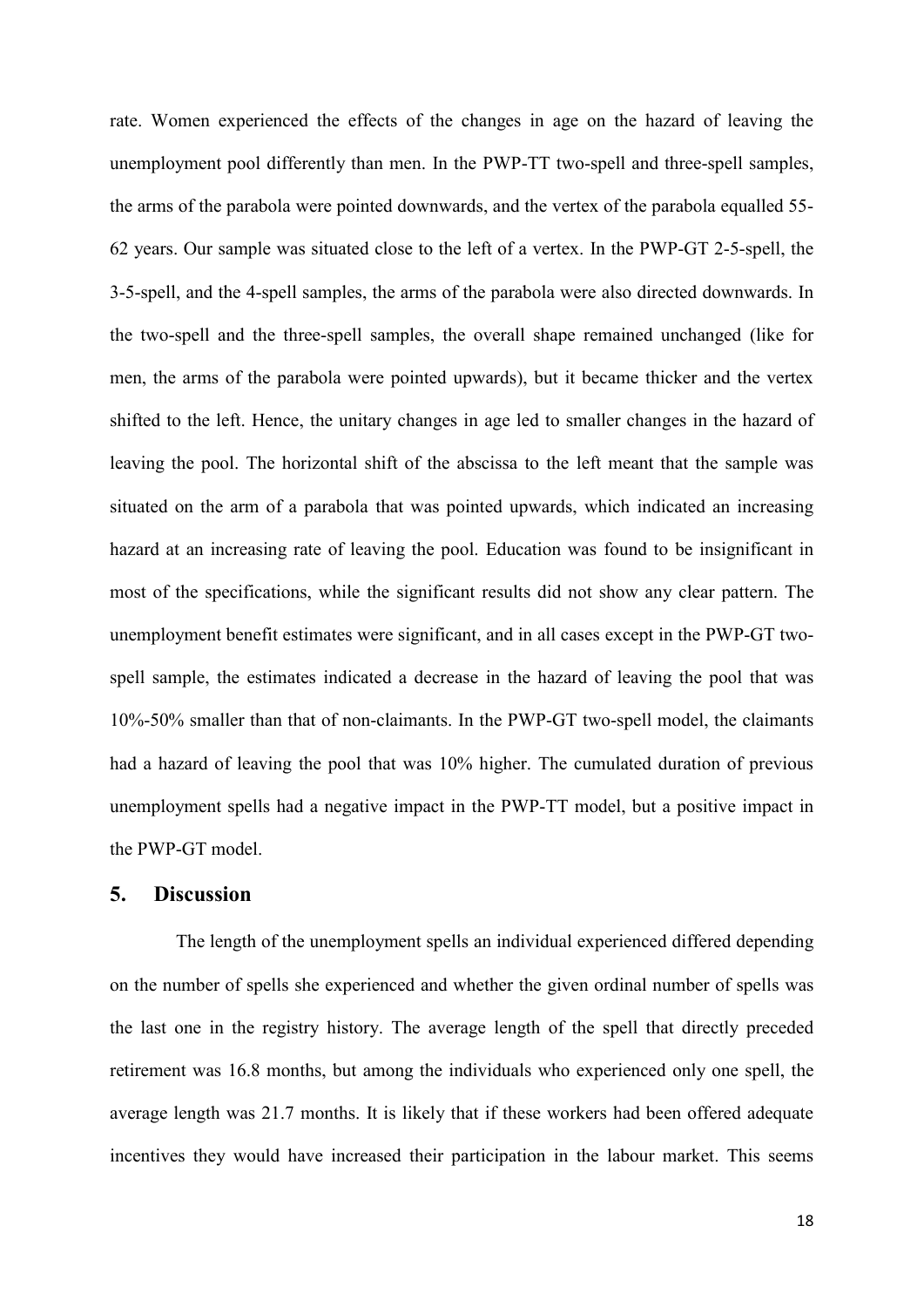especially clear if we recall that the mean exit age from unemployment to retirement was well below the standard legal age. Among men, the mean exit age 58.3, compared to the standard retirement age of 65; while among women, the mean exit age was 54.9, compared to the standard retirement age of 60. Furthermore, the distribution of unemployment experiences revealed that individuals spent most of the observed time in the registry.

Collecting unemployment benefits discourages people from looking for a job, and lowers the hazard of leaving the unemployment pool. But unemployment benefits matter for individuals who are approaching retirement, as they represent an attractive source of income. Moreover, the length of the period during which the individual is collecting unemployment benefits is linked to the acquisition of pension rights, as the pension contributions paid on behalf of the unemployment benefit claimant increases her future pension benefits. More than 67% of the workers collected unemployment benefits at least once. Those who were not yet eligible to receive pension benefits collected the unemployment benefits for the longest entitlement periods – a trend that was especially visible through peaks around 12 months, six months, and 18 months. The individuals who needed some period of time during which they were collecting unemployment benefits in order to acquire pension benefits left the pool earlier, and the peaks were visible prior to the end of the entitlement periods.

Our observations of the pathways followed by older workers prior to retirement suggest that the transitions they experienced rarely led to employment, irrespective of the number of unemployment spells. Thus, the unemployed workers seldom returned to employment in the five years prior to retirement. These patterns may reflect individual preferences, but they may also be a result of the strong legal protections for older workers (four or fewer years below retirement age). Because older workers are hard to fire, employers may be reluctant to employ them. Moreover, the transition pathways indicated that the ALMPs offered to the older unemployed workers were largely ineffective. In many cases the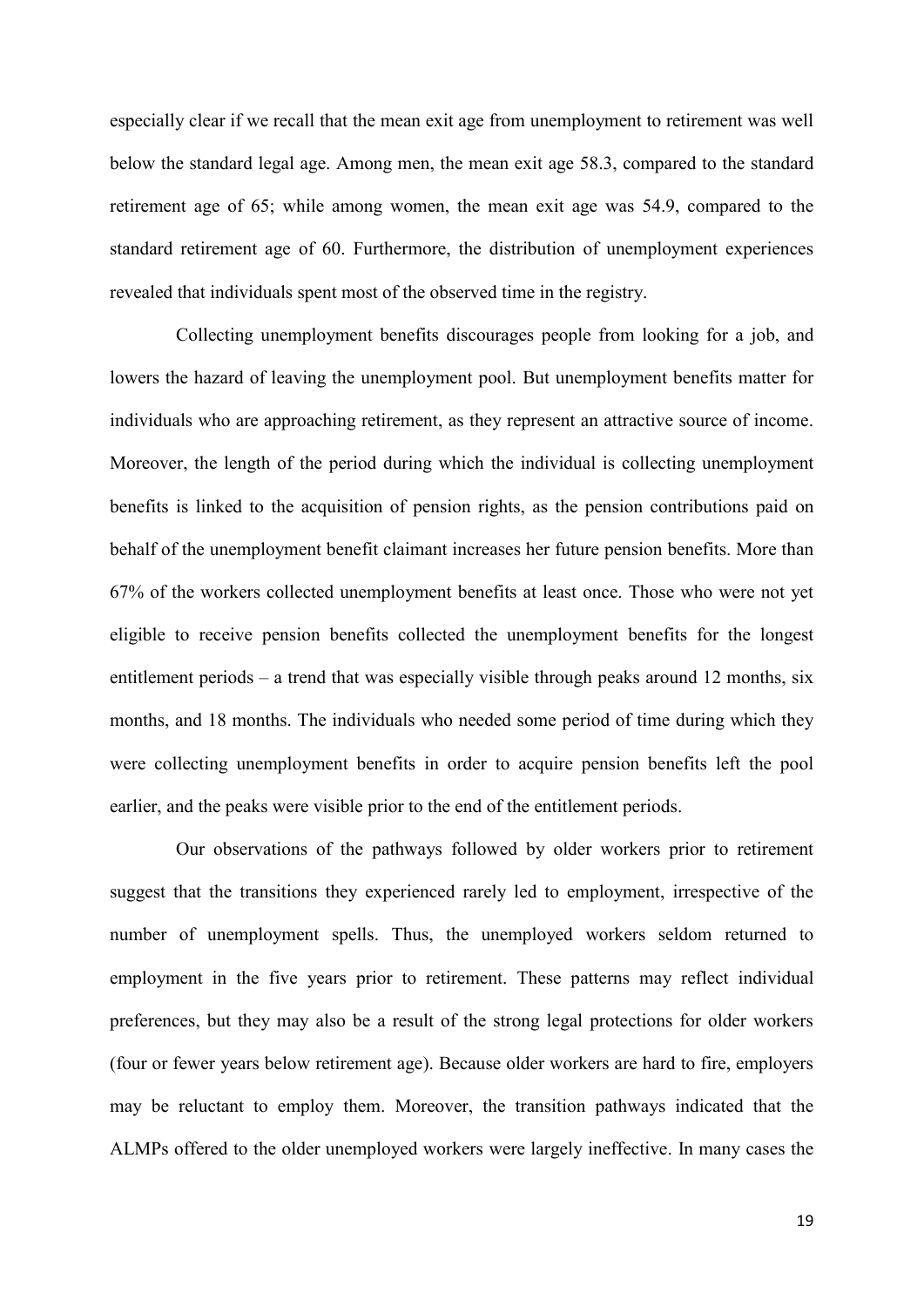workers spent the period prior to retirement exclusively following the unemployment-ALMP pathway.

The estimates of the conditional risk set models were generally consistent. The results indicated that women were less likely than men to leave the unemployment pool, and that the impact of age was non-linear. It is important to keep in mind, however, that 95% of the individuals in the sample were at least 50 years old, and thus faced an increasing, at increasing rate, hazard of leaving the unemployment pool. The educational level was found to be insignificant, but we argue that some other variable that reflected the workers' job skills might have been more appropriate, as the knowledge acquired at school tends to become obsolete as workers age. The unemployment benefits claimants preferred to stay in the unemployment registry.

We used the cumulated duration of previous unemployment spells to account for lagged duration dependence. The estimates produced mixed results: the parameter sign was negative in the PWP-TT model, but was positive in the PWP-GT model. The PWP-TT and the PWP-GT models address slightly different research question. The total time model looks at the *k*th event from the beginning of a study. The gap time model looks at the *k*th event from the previous event. Hence, in a total time model negative estimates of lagged duration dependence could indicate that workers were less likely to exit the pool in subsequent spells (viewed from the beginning of an observation period). It is possible that the workers believed that they would transition to retirement eventually, and thus were waiting in subsequent unemployment spells for the final outflow from unemployment to retirement. They might have found it difficult to get another job due to the strong employment protections for workers close to retirement age. Moreover, they may have had no other incentives to leave the pool.

The gap time model focused on the duration of each unemployment spell, while neglecting intermediate non-unemployment spells. We would hypothesise that the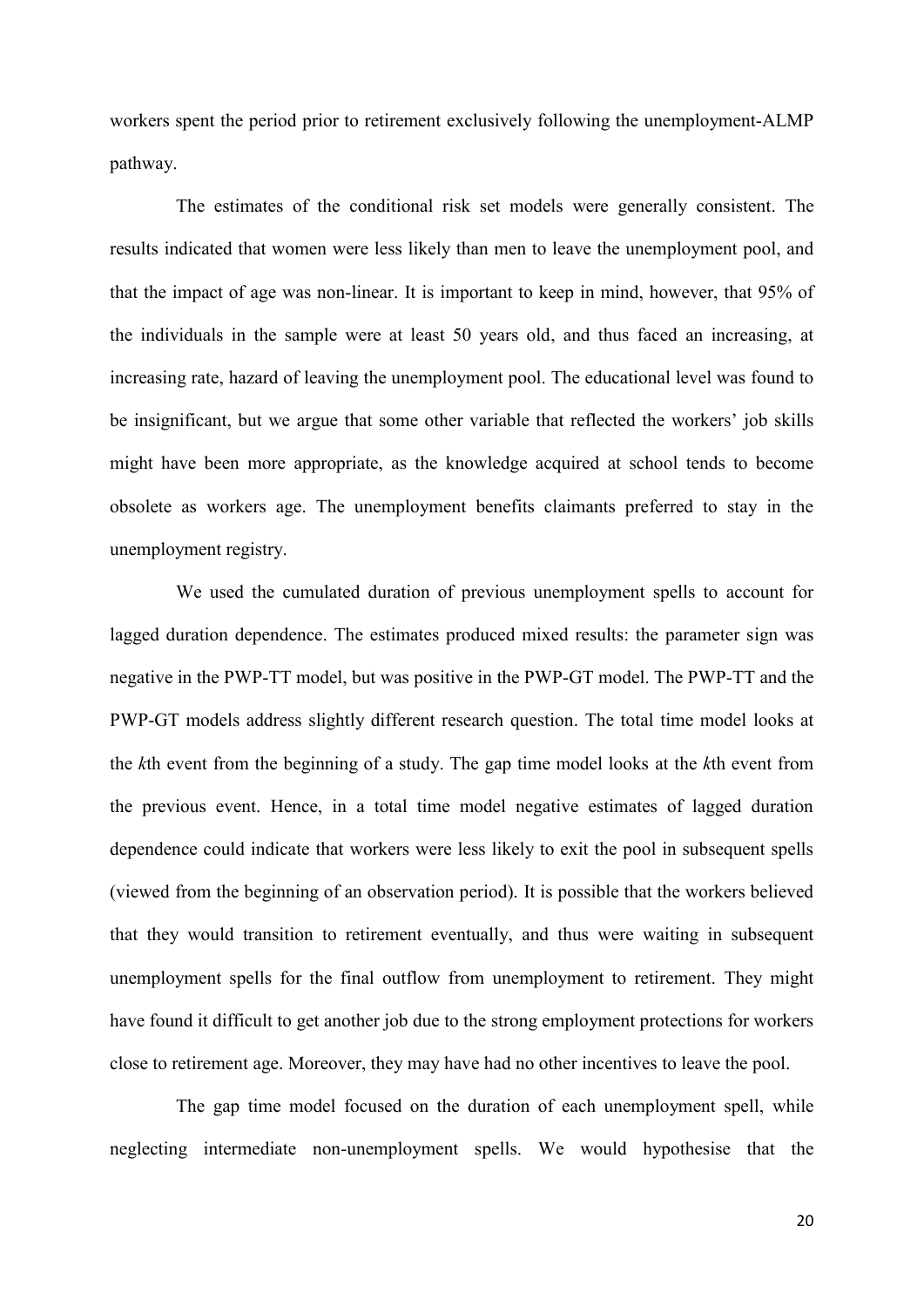counterintuitive positive sign of the parameter estimate of the cumulated duration of previous unemployment spells indicates that the total time model was more appropriate given our study characteristics. Since we were analysing retirement as a process, the whole observation period mattered, including the individual's past unemployment experiences and intermediate nonunemployment spells.

We also think that the mixed results of the lagged duration dependence could be attributable to the structure of our sample. As we combined all of the reasons for deregistration, we treated outflows from unemployment to employment, inactivity, and retirement equally. Moreover, we constructed our database while keeping in mind that each transition pathway ended in retirement, even though the workers might have experienced varying numbers of intermediate spells. The reverse-numbering of spells might have affected the 2-5-spells and the 3-5-spells subsamples, but it should have not affected other subsamples.

Although our research provided interesting outcomes, we are aware that it was limited in several ways. First, we observed the registered histories of individuals who retired directly from having been registered with the public employment office. The analysis did not cover workers who entered retirement from any other state, even if they had also experienced an unemployment spell within five years prior to retirement. In particular, we did not observe those individuals who were unemployed five years prior to retirement, but who had found a job and eventually retired from employment. We examined the unemployment registry histories of 15,040 individuals who had acquired pension rights. In almost 95% of these cases, the individuals retired between 2001 and 2015. Between 2011 and 2014, an average of 1100 workers per year retired directly from registered unemployment. Yet according to data from the social security administration, an average of 121,000 workers per year became pensioners over the same period. Hence, we were examining an average of 0.9% of all new pensioners. This figure might seem small, but in our study we focused on individuals who experienced an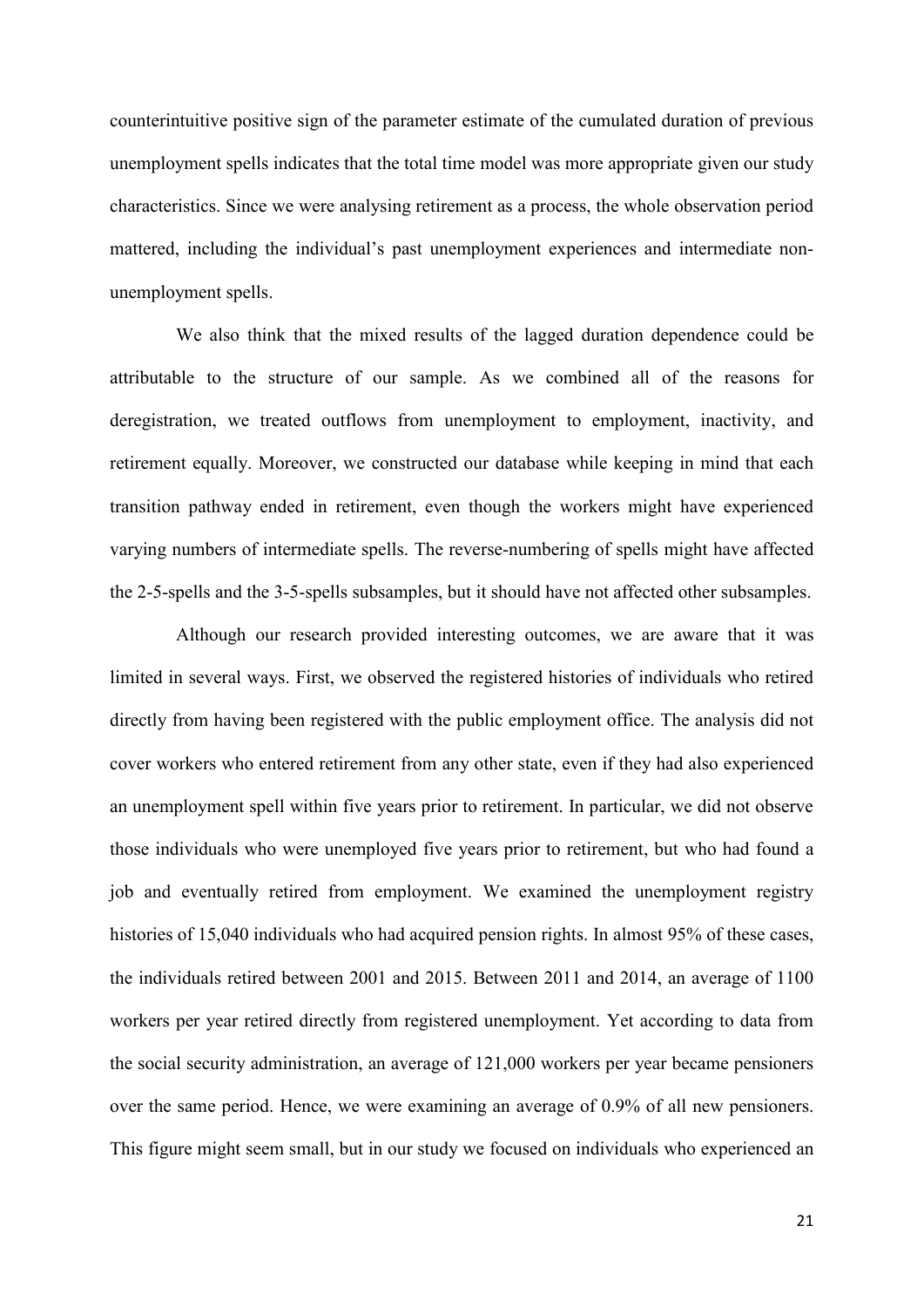unemployment spell within five years prior to retirement, and were unsuccessful in finding a permanent job prior to retirement. It may be assumed that these workers decided to retire because pension benefits were their only potential source of income, and that they were discouraged from actively looking for a job. Our sparse observations of job seeker registration patterns among people above the standard retirement age (which we omitted in a quantitative analysis) could indicate that some retirees decided to unretire and search for a job. The LFS data for Poland indicated that in 2012, 50% of the individuals who were receiving pension benefits and were continuing to work did so primarily to ensure that they had sufficient personal/household income (LFS data for 2012, Eurostat). We argue that these transition pathways, although relatively small in absolute numbers, reflect the retirement processes of the least successful older workers in the labour market. We thus looked at a small, yet very important fraction of the retirement process.

Examining transition pathways provided us with valuable insights into the dynamics of the unemployment experience. These pathways included the direction of the outflows only. Thus, we accounted for competing risks. We intend to apply the duration analysis to the transition pathways, as well. As such an analysis will indicate not just the direction of the flows but the durability of particular states, it will provide us with additional knowledge of the dynamics of labour force attachment patterns. Moreover, the transition pathways could be developed to employ multi-state models<sup>17</sup> (MSM) to estimate the transition probabilities from one state to another.

Finally, we did not directly account for the unobserved heterogeneity in the estimates. This may have led to a bias in the shape of the duration dependence, in the impact of the regressors on the hazard rate, and in the parameter estimates. The literature indicates,

1

<sup>17</sup> Compare Meira-Machado et al. (2009) for a survey on MSM models.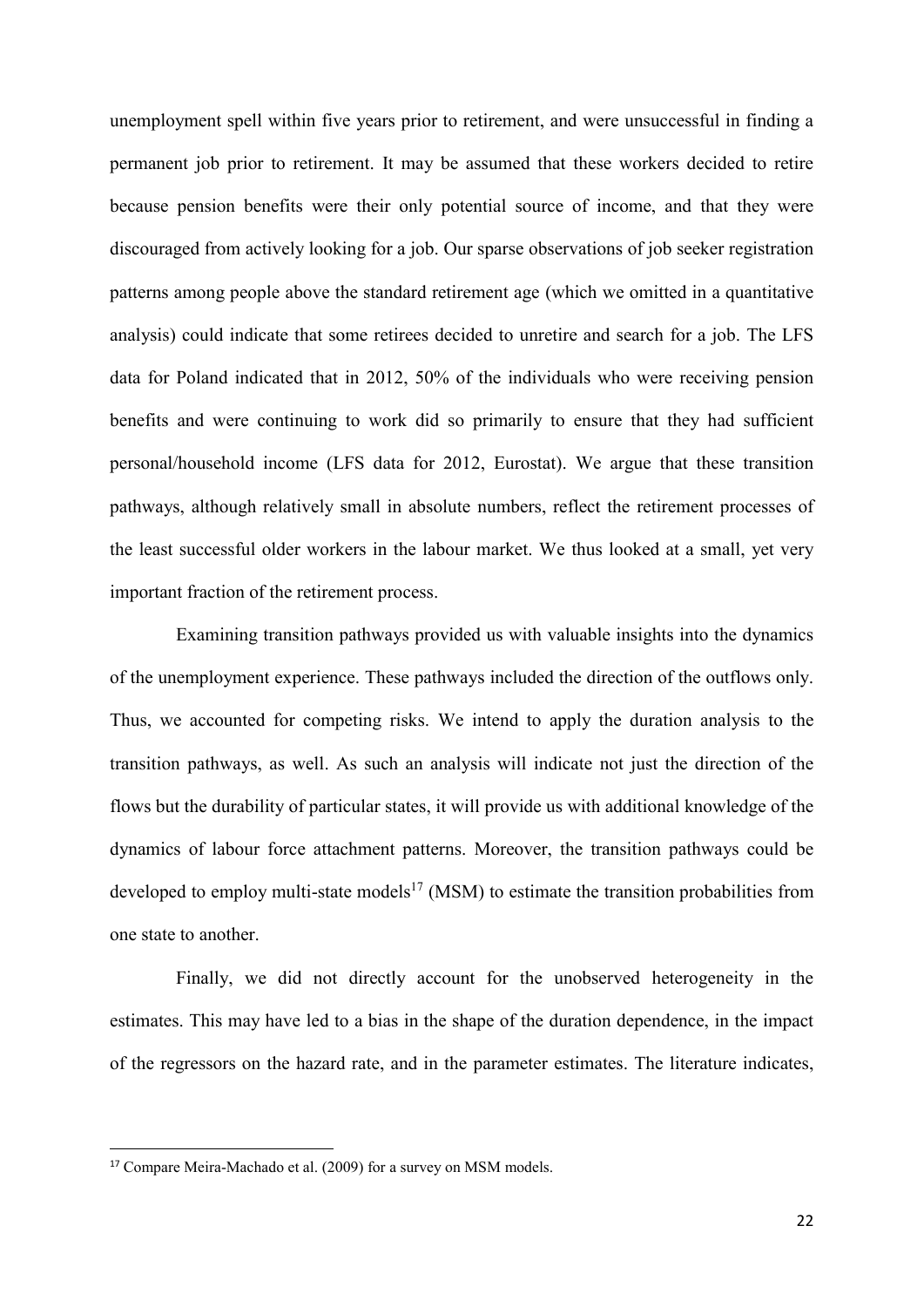however, that when a fully flexible specification for the baseline hazard function is used, the size of the bias (a non-frailty model compared to a 'true' model) diminishes (Jenkins 2005).

The issue of unobserved heterogeneity has been tackled in a number of single-spell duration models, but it is generally omitted in multiple-spell analysis. Bijwaard (2014) surveyed multi-state models with unobserved heterogeneity, with an emphasis on semi-Markov models with a mixed proportional hazard structure. He argued that neglecting unobserved heterogeneity could affect the results, but noted that the modelling of unobserved heterogeneity using multi-state, multiple-spell models was still in its infancy. Unobserved heterogeneity has been also analysed by Van den Berg G. (2001) and Carrasco and Garcia Perez (2010), who used multiple-spell data to separately identify the effect of duration dependence and individual time-invariant unobserved heterogeneity. However, they applied random effects and fixed effects models.

In our analysis, we focused on multiple spells and assumed a flexible hazard. Moreover, the PWP model allowed the hazard function to vary between subsequent spells. We focused on the impact of covariates on the transitions out of unemployment along the transition pathways that ended in the transition from unemployment to retirement. We were not trying to identify the hazard function. The lagged duration dependence analysis by means of the cumulated length of previous unemployment spells was the only extension. The parameter estimates produced mixed results, which we interpreted cautiously, while keeping in mind that the PWP-TT and the PWP-GT address different research questions. Nevertheless, we plan to address the limitations of our analysis in future research.

#### **6. Conclusions**

In this study, we examined the behaviour of unemployed older workers up to five years prior to the point at which they transitioned from unemployment to retirement. We hypothesised that unemployed individuals who were close to retirement were not contributing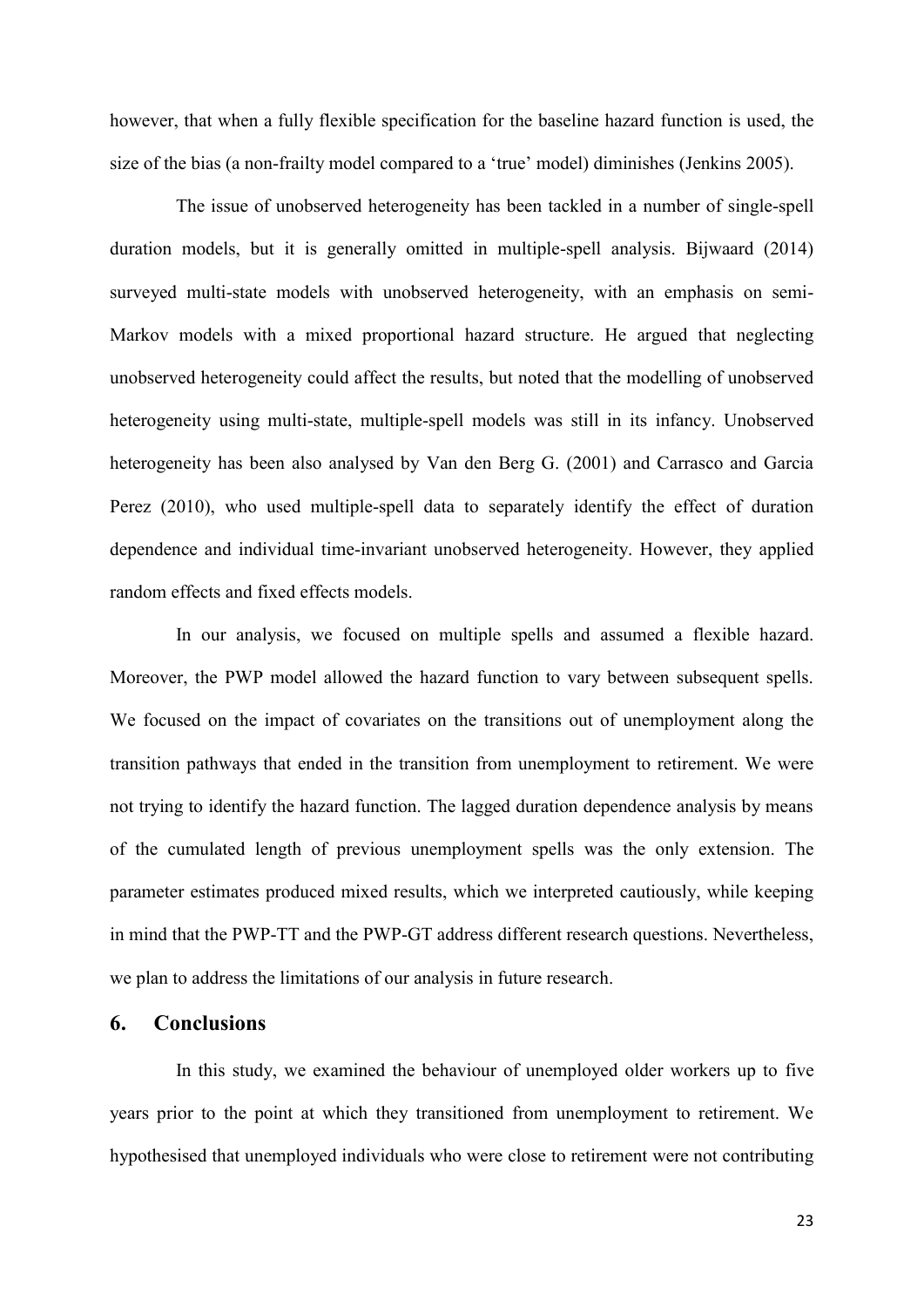fully to the effective labour supply, and were 'waiting' to fulfil the eligibility criteria for retiring. We assumed that the five-year period was short enough to allow individuals to look forward to receiving pension benefits, and long enough that they still had incentives to actively participate in the labour market.

We used a unique dataset, from which we extracted a whole population of individuals who retired directly from unemployment between 1996 and 2015. We observed all of the workers born between 1940 and 1965 who had ever been registered with any of the public employment offices in Poland. The data contained the registered unemployment histories (longitudinal data) of individuals, and we focused on these individuals' multiple unemployment spells prior to their transition to retirement. We identified transition pathways, and applied a multi-state, multiple-spell approach. We restricted our sample to the individuals who experienced between one and five complete spells (97% of the whole population).

We found that almost 75% of the workers spent at least 50% of the observation period in the registry. The average length of the unemployment spell that directly preceded the transition to retirement was 16.8 months, and was 21.7 months for those who experienced only one spell. On average, women retired five years and men retired seven years before they reached the legal minimum retirement age. The length of the periods of collecting unemployment benefits suggested that workers perceived these benefits as an attractive source of income, and as a means to continue making contributions towards acquiring pension rights.

The conditional risk set model estimates, in both specifications, the PWP-TT and the PWP-GT, confirmed that men, older workers (at an increasing rate), and non-claimants of unemployment benefits were more likely to have left the unemployment pool. Education did not affect the likelihood of having left the pool. We interpreted the impact of the lagged duration dependence cautiously, and hypothesised that the cumulated duration of previous unemployment spells led workers to wait for retirement.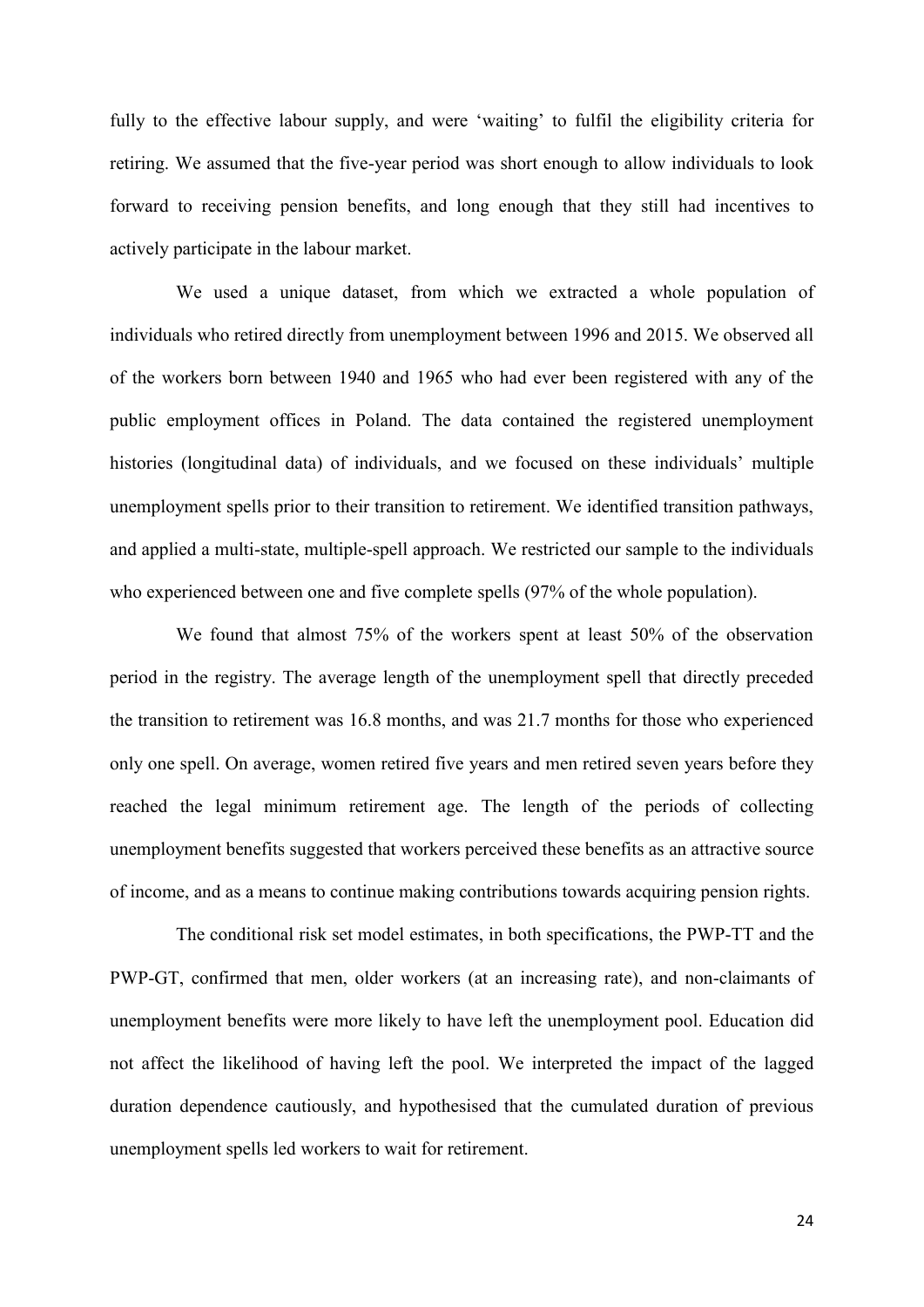Our research approach yielded robust results that provide a solid basis for designing policy actions focused on older workers. Our results proved that being close to retirement age leads individuals to 'wait' until they can fulfil the pension benefit eligibility criteria to transition out of unemployment to inactivity. Our findings thus suggest that in Poland, unemployment spells in the period five years prior to retirement are in fact a kind of inactivity. Hence, policy actions should be aimed at creating more incentives for older workers to actively participate in the labour market and to contribute to the effective labour force.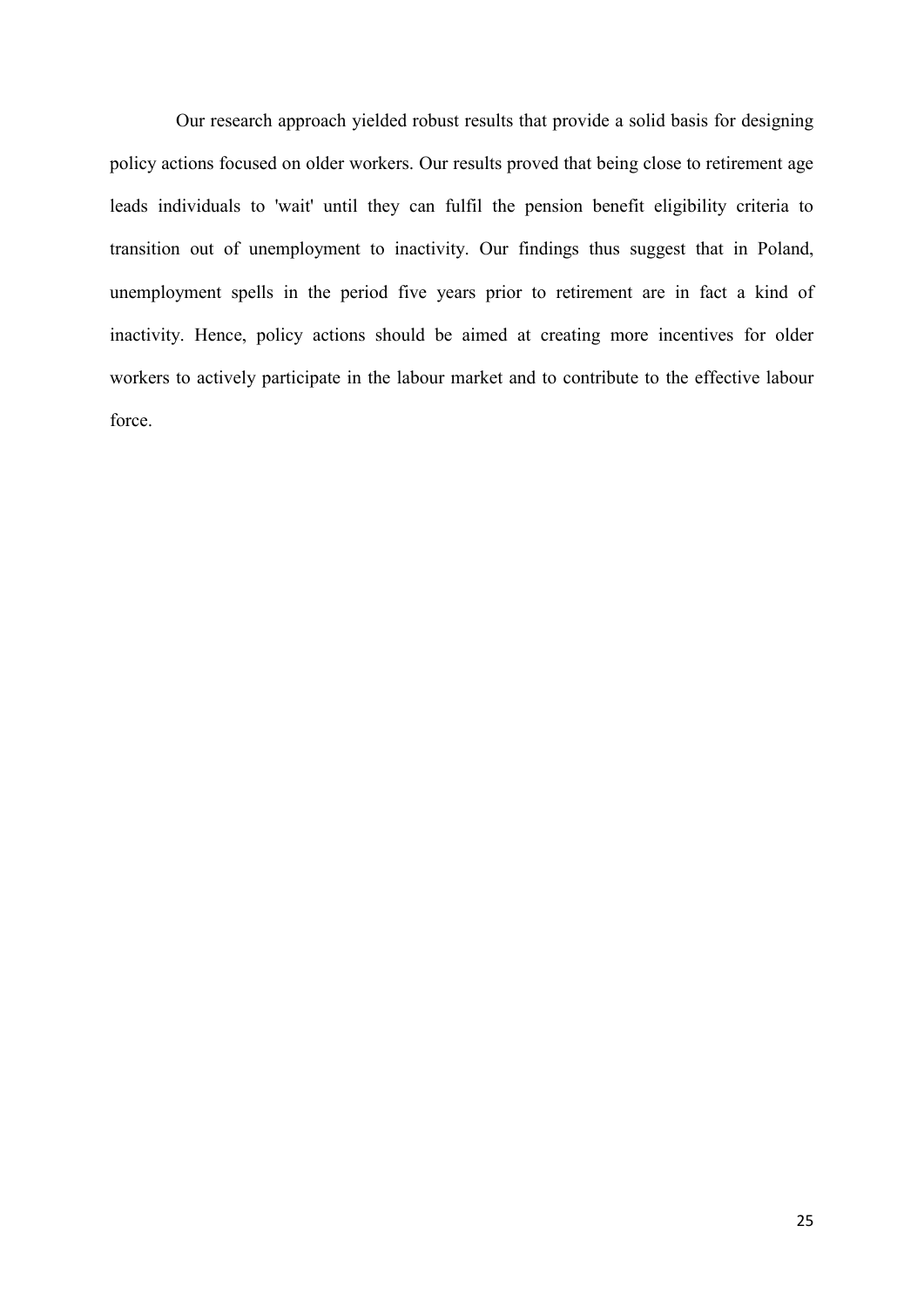#### **References**

- Akerlof G., Main G.M., 1980, Unemployment Spells and Unemployment Experience, The American Economic Review, vol. 70, no. 5, 885-893.
- Amorim L., Cai J., 2015, Modelling recurrent events: a tutorial for analysis in epidemiology, International Journal of Epidemiology, 324–333.
- Andersen P K., Gill R. D., 1982, Cox's regression model for counting processes: A large sample study, Annals of Statistics 10, 1100-1120.
- Benitez-Silva H., Ni H., 2010, Job Search Behavior of Older Americans, mimeo.
- Bijwaard G. E., 2014, Multistate event history analysis with frailty, Demographic Research, Vol. 30, article 58, 1591-1620.
- Boher J., Cook R. J., 2006, Implications of model misspecification in robust tests for recurrent events, Lifetime Data Analysis 12, 69-95.
- Box-Steffensmeier J., Zorn Ch., 2002, Duration Models for Repeated Events, The Journal of Politics, Vol. 64, No. 4 (Nov.), 1069-1094.
- Carrasco R., García Pérez J. I., 2010, Unobserved Heterogeneity in Multi-Spell Discrete Time Duration Models, Universidad Pablo de Olavide WP ECON 10.11.
- Cleves M., 2000, Analysis of multiple failure-time data with Stata, Stata Technical Bulletin, Volume 9, Issue 49, 30-39 http://www.stata-press.com/journals/stbcontents/stb49.pdf.
- Coile C., Gruber J., 2007, Future Social Security Entitlements and the Retirement Decision, The Review of Economics and Statistics, Vol. 89, No. 2 (May), 234-246.
- Coile C., Levine Ph., 2006, Labor market shocks and retirement: do government programs matter? NBER WP 12559.
- Desmette D., Gaillard M., 2008, When a "worker" becomes an "older worker" The effects of age-related social identity on attitudes towards retirement and work, Career Development International, Vol. 13 No. 2, 168-185.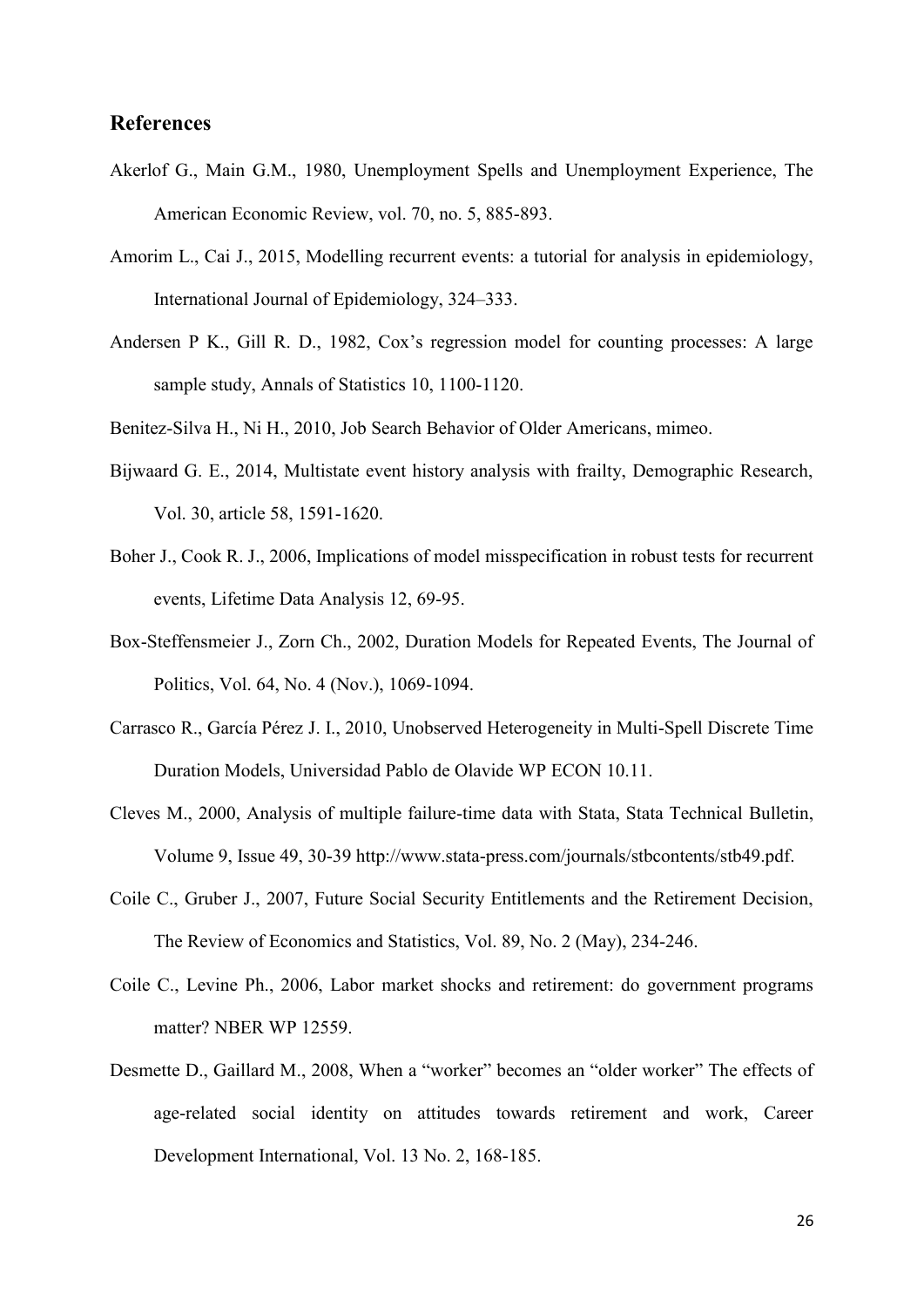- Ekerdt D., Kosloski K., Deviney S., 2000, The Normative Anticipation of Retirement by Older Workers, Research On Aging, Vol. 22 No. 1, 3-22.
- *Employment in Poland*, various issues, http://ibs.org.pl/en/ibs-publications/?rid=2732 [accessed: 15 February 2017].
- Gałecka-Burdziak E., Góra M., 2016, The impact of easy and early access to old-age benefits on exits from the labour market: a macro-micro analysis, IZA Journal of European Labor Studies, 5:18.
- García-Pérez J.I., Jiménez-Martín S., Sánchez-Martín A.R., 2013, Retirement incentives, individual heterogeneity and labor transitions of employed and unemployed workers, Labour Economics 20, 106-120.
- Guo Z., Gill T., Allore H., 2008, Modeling repeated time-to-event health conditions with discontinuous risk intervals: an example of a longitudinal study of functional disability among older persons, Methods of Information in Medicine 47(2), 107-116.
- Gruber J, Wise D.A. (ed.), 1999, Social Security and Retirement Around the World. University of Chicago Press.
- Gruber J., Wise D.A. (ed.), 2004, Social Security Programs and Retirement Across the World: Micro-Estimation. Chicago: University of Chicago Press.
- Hairault J.-O., Sopraseuth Th., Langot F., 2010, Distance to retirement and older workers employment: the case for delaying the retirement age, Journal of the European Economic Association, Vol. 8, No. 5 (September), 1034-1076.
- Hamerle A., 1989, Multiple-spell Regression Models for Duration Data, Applied Statistics, 38, no. 1, 127-138.
- Heckman J., Borjas G., 1980, Does Unemployment Cause Future Unemployment? Definition, Questions and Answers from a Continuous Time Model of Heterogeneity and State Dependence, Economica. New Series, vol. 47, no. 187, 247-283.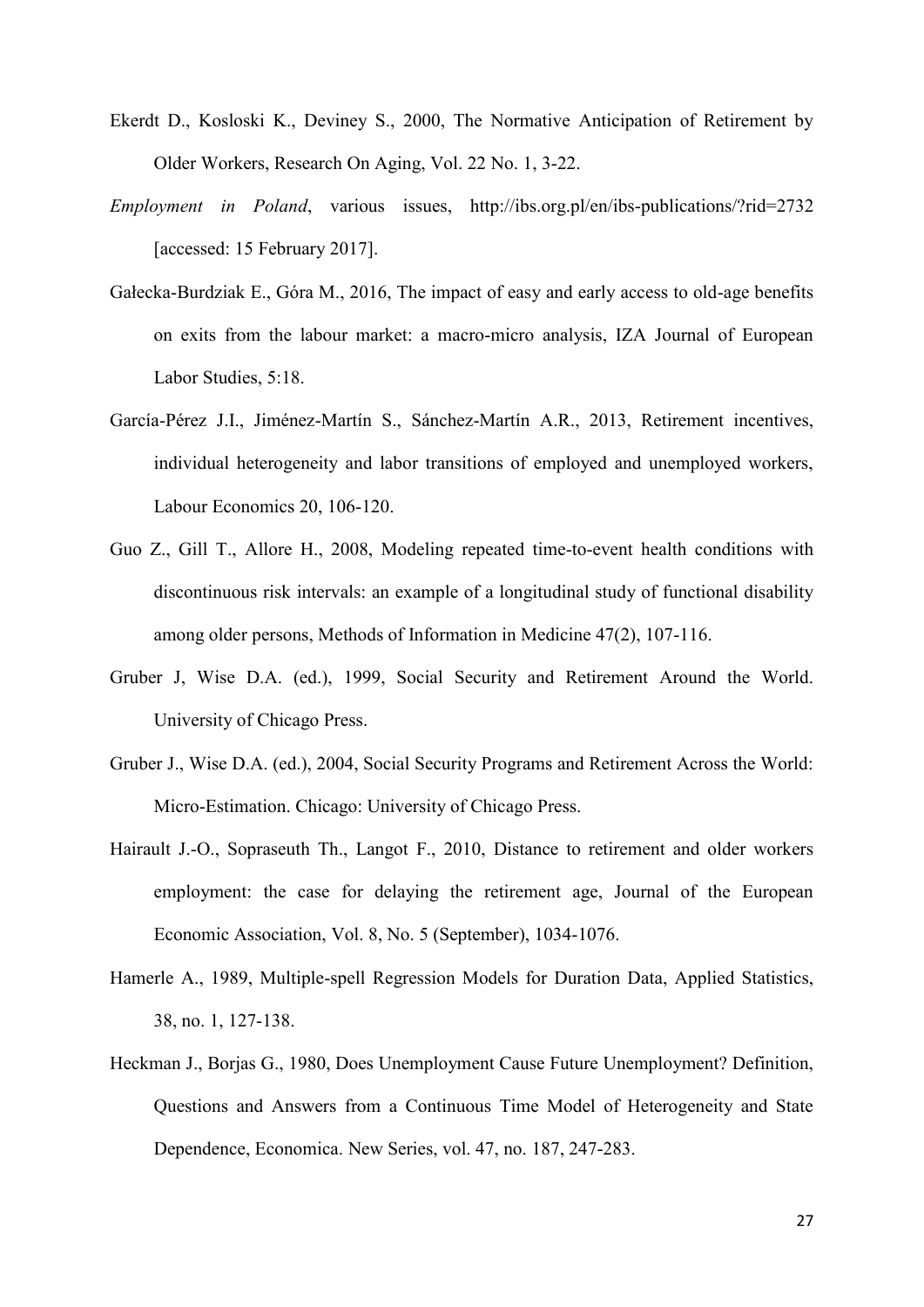- Hutchens R., 1988, Do Job Opportunities Decline with Age?, ILR Review, Vol. 42, No. 1, 89- 99.
- Jenkins S., 2005, Survival Analysis, manuscript, https://www.iser.essex.ac.uk/files/teaching/stephenj/ec968/pdfs/ec968lnotesv6.pdf [accessed: 01.04.2017]
- Jiang Sh., Landers T., Rhoads T., 2006, Proportional Intensity Models Robustness with Overhaul Intervals, Quality and Reliability Engineering International 22, 251-263.
- Kelly P., Lim L., 2000, Survival analysis for recurrent event data: an application to childhood infectious diseases, Statistics in Medicine 19, 13-33.
- Kula G., Ruzik-Sierdzińska A., 2011, Institutional uncertainty and retirement decisions in Poland, University of Warsaw, Faculty of Economic Sciences Working Paper no. 17.
- Marmora P., Ritter M., 2015, Unemployment and the Retirement Decisions of Older Workers, Journal of Labor Resesearch 36, 274-290.
- Meira-Machado L., de Uña-Álvarez J., Cadarso-Suárez C., Andersen P. K., 2009, Multi-state models for the analysis of time-to-event data, Statistical Methods in Medical Resesearch, April 18(2), 195-222.
- Myck M, Najsztub M, Oczkowska M (2014) Dynamika rynku pracy i zmiany w sytuacji materialnej osób w wieku 50+, [in:] Chłoń-Domińczak A (ed.) Portret generacji 50+ w Polsce i Europie. Wyniki badania zdrowia, starzenia się i przechodzenia na emeryturę w Europie (SHARE), Instytut Badań Edukacyjnych, Warszawa http://ibmed.ayz.pl/share/files/publikacje/ibe-raport-krajowy-SHARE.pdf.
- Prentice R. L., Williams B. J., Peterson A. V., 1981, On the Regression Analysis of Multivariate Failure Time Data, Biometrika, Vol. 68, No. 2, 373-379.
- Rutledge M., 2014, How long do unemployed older workers search for a job?, Center for Retirement Research at Boston College, Brief February, Number 14-3.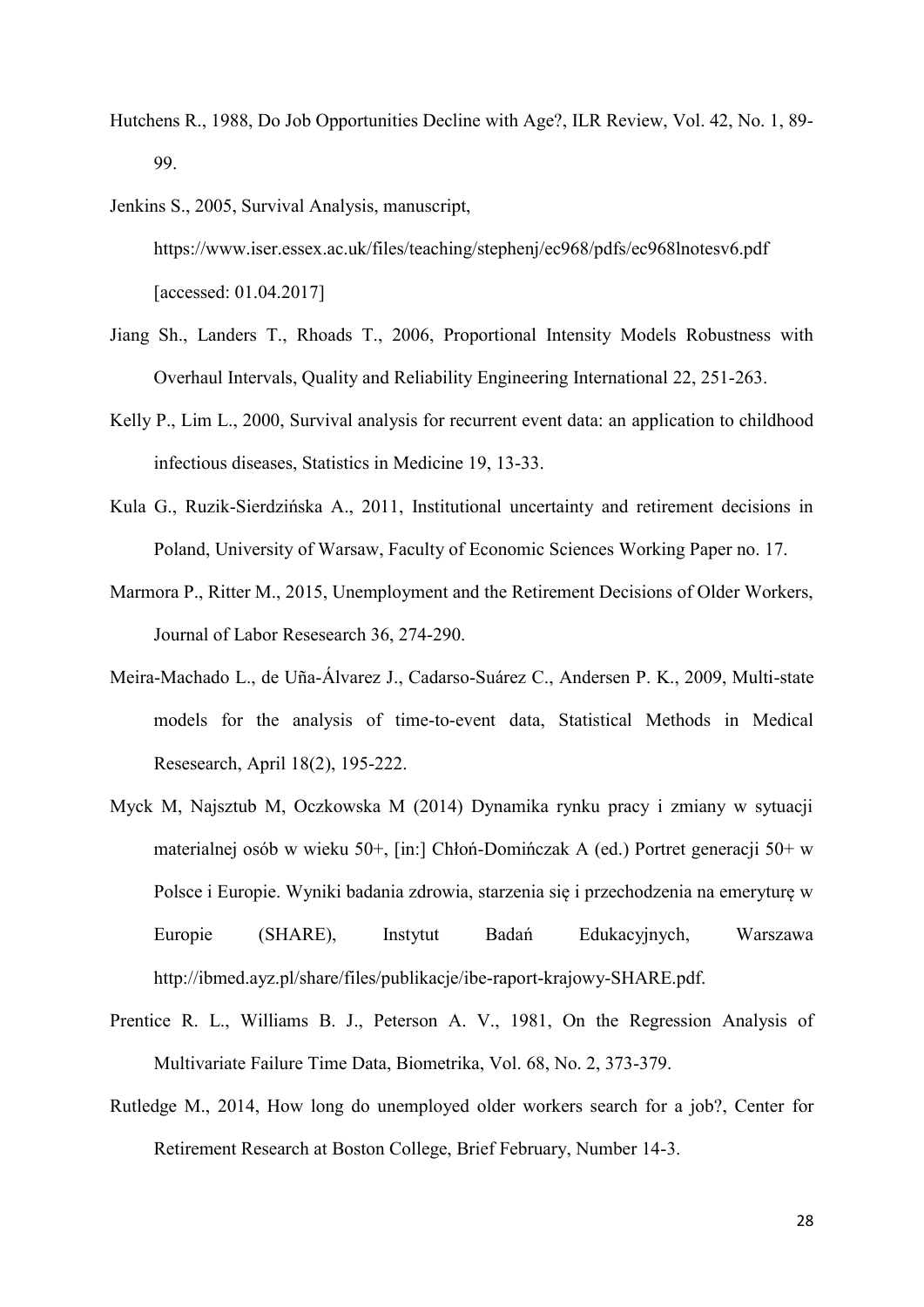- Sagara I., Giorgi R., Doumbo O., Piarroux R., Gaudart J., 2014, Modelling recurrent events: comparison of statistical models with continuous and discontinuous risk intervals on recurrent malaria episodes data, Malaria Journal 13:293.
- Trivedi P. K., Alexander J. N., 1989, Reemployment Probability and Multiple Unemployment Spells: A Partial-Likelihood Approach, Journal of Business & Economic Statistics, Vol. 7, No. 3, 395-401.
- Van den Berg G., 2001, Duration Models: Specification, Identification, and Multiple Durations, [in:] Handbook of Econometrics, Vol. V, J. Heckman and E. Leamer (ed.), Amsterdam: North-Holland, 3381-3460.
- Wang M., Shultz K., 2010, Employee Retirement: A Review and Recommendations for Future Investigation, Journal of Management, Vol. 36 No. 1, 172-206.
- Wei L., J., Glidden D., 1997, An overview of statistical methods for multiple failure time data in clinical trials, Statistics in Medicine 16, 833-839.
- Wei L. J., Lin D. Y., Weissfeld L., 1989, Regression Analysis of Multivariate Incomplete Failure Time Data by Modeling Marginal Distributions, Journal of the American Statistical Association, Vol. 84, No. 408, 1065-1073.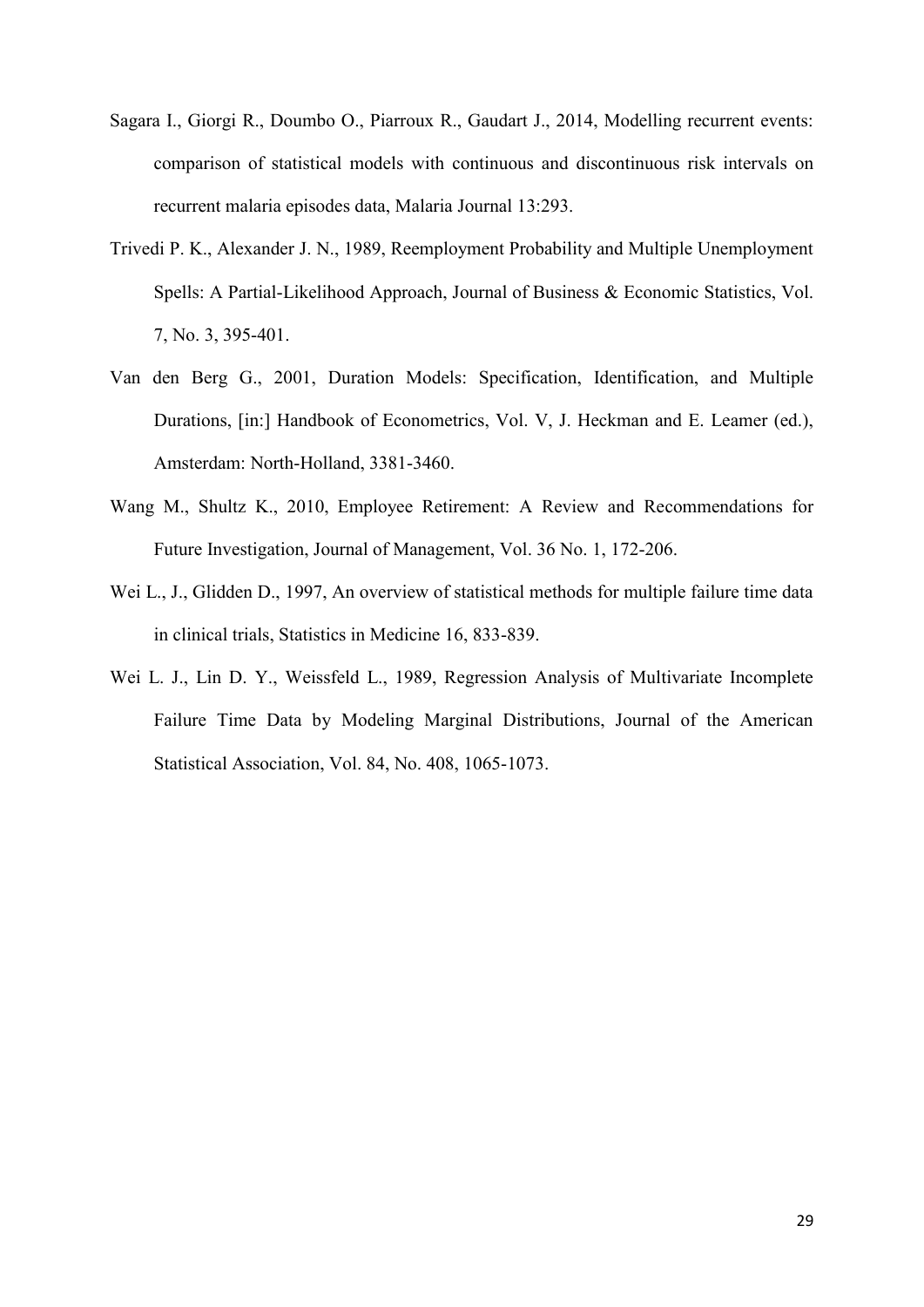### **Appendix**



**Figure 1. Kaplan-Meier survival estimate for those who experienced only one unemployment spell, and for the last unemployment spell of the whole sample**

**Source: own elaboration.**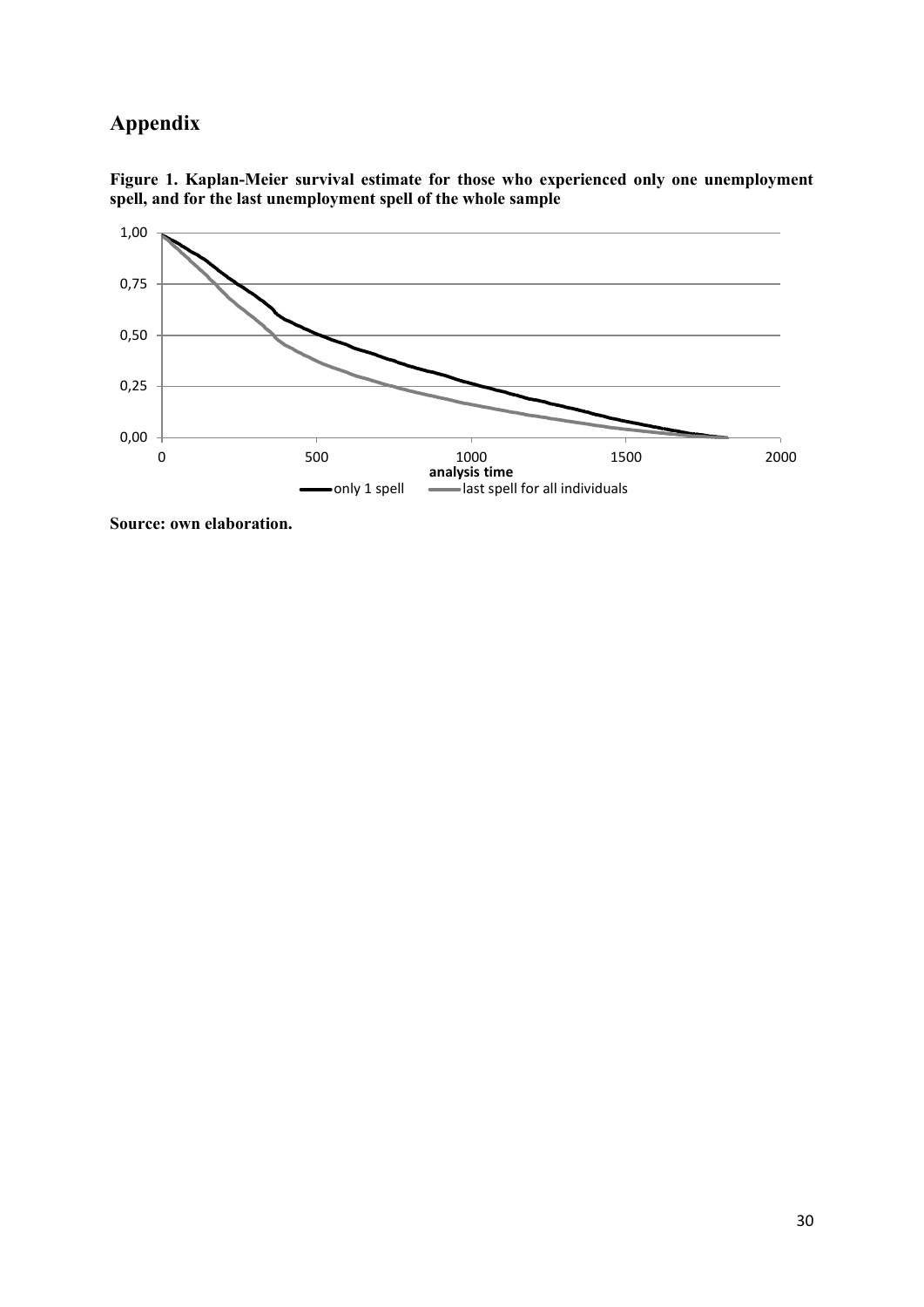

**Figure 2. The 2-spell transitions pathways of at least 10% of observations**

Notes: U – unemployment, E- employment, N – inactivity, ALMP – active labour market policy, R- retirement, other transitions comprise 12.2% of observations. **Source: own elaboration.**

unemployment inflow

-----→

7

unemployment outflow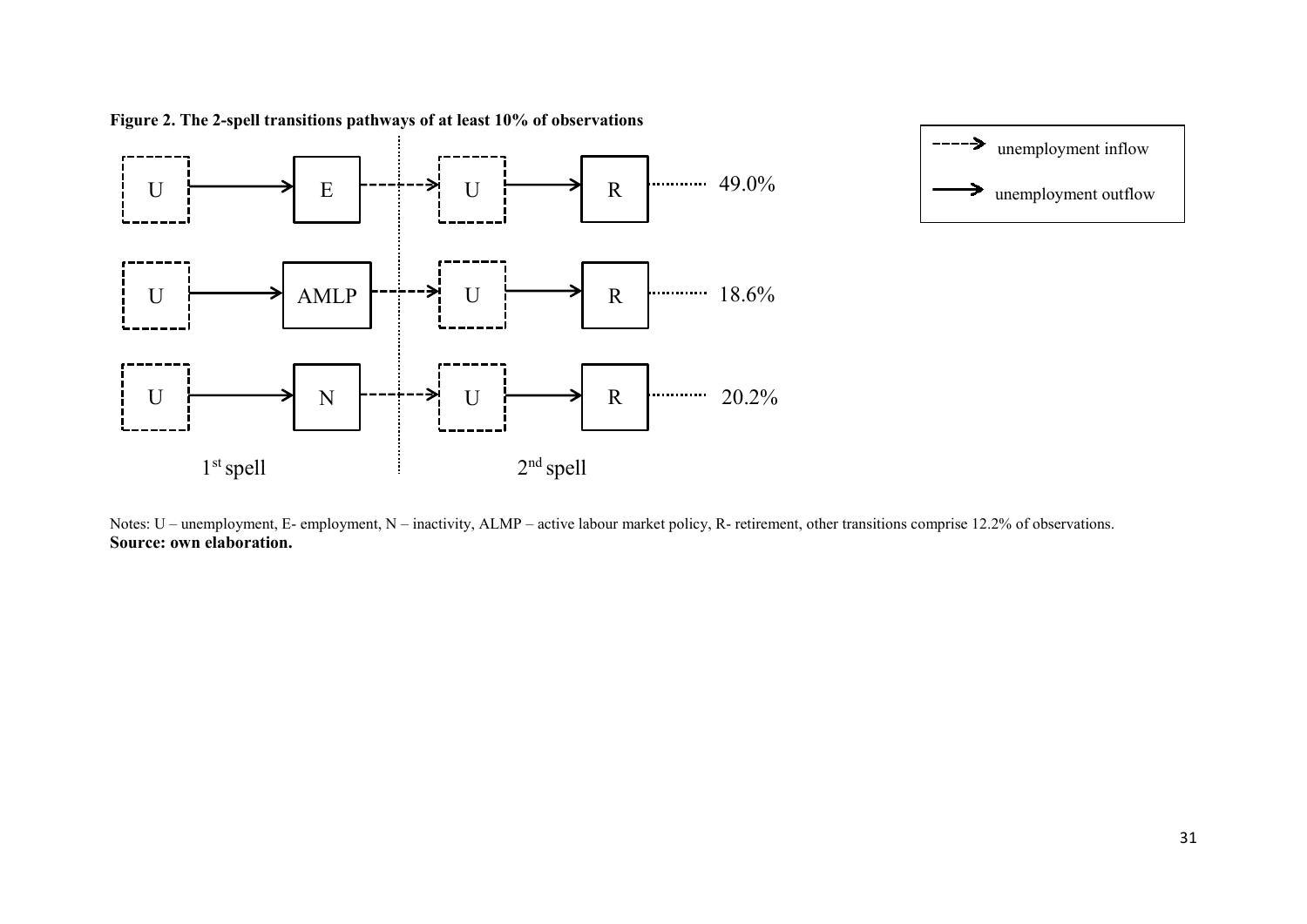

**Figure 3. The 3-spell transitions pathways of at least 5% of observations**

Notes: U – unemployment, j – job seekers, E- employment, N – inactivity, ALMP – active labour market policy, R- retirement, other transitions comprise 16.3% of observations.

**Source: own elaboration.**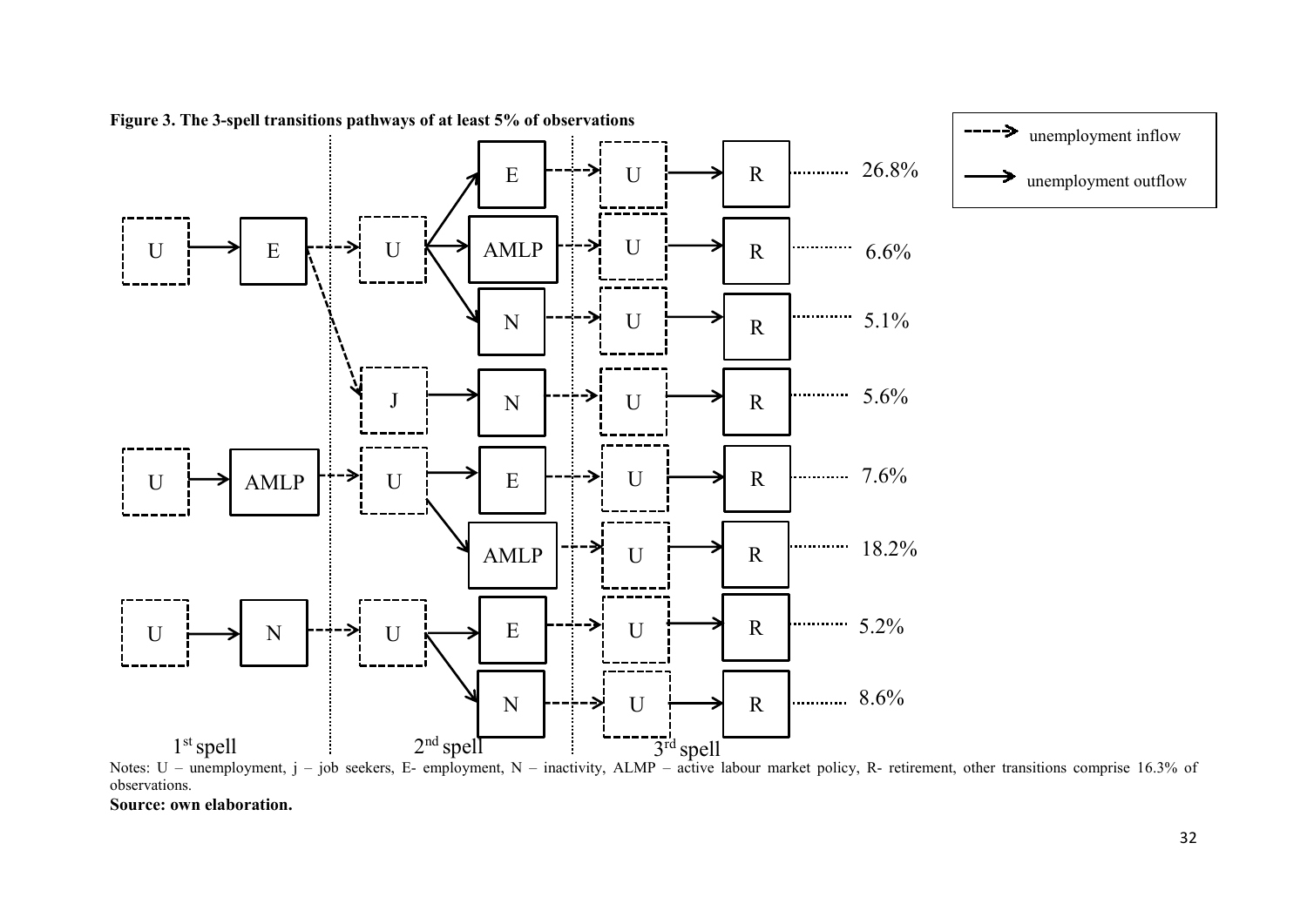

**Figure 4. The 4-spell transitions pathways of at least 3% of observations**

Notes: U – unemployment, j – job seekers, E- employment, N – inactivity, ALMP – active labour market policy, R- retirement, other transitions comprise 38% of observations.**Source: own elaboration.**